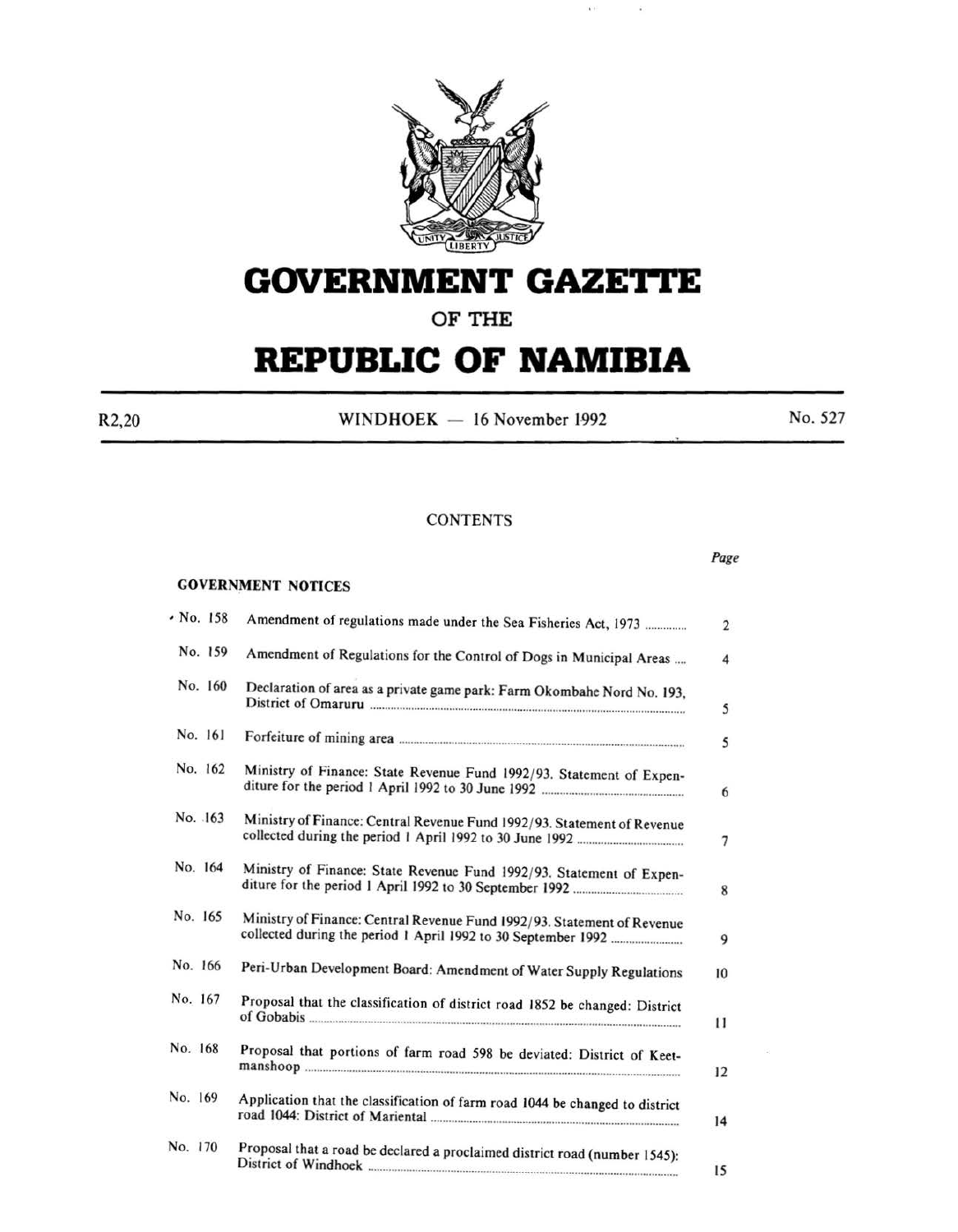畫

#### GENERAL NOTICES

| No. 149 |                                                                          | 16 |
|---------|--------------------------------------------------------------------------|----|
| No. 150 | Municipality of Grootfontein: Amendment of Health Regulations            | 17 |
| No. 151 | Municipality of Mariental: Amendment of Tariff of Fees and Charges       | 17 |
| No. 152 | Municipality of Swakopmund: Permanent closing of portion of Kraal Street | 18 |
| No. 153 | Municipality of Windhoek: Amendment of Building Regulations              | 19 |
| No. 154 | Municipality of Windhoek: Amendment of Electricity Supply Regulations    | 20 |
| No. 155 | Municipality of Windhoek: Amendment of Health Regulations                | 21 |
| No. 156 |                                                                          | 22 |
|         |                                                                          |    |

# **Government Notices**

# MINISTRY OF FISHERIES AND MARINE RESOURCES

No. 158

#### 1992

# AMENDMENT OF REGULATIONS MADE UNDER THE SEA FISHERIES ACT, 1973

The President has under section 11 of the Sea Fisheries Act, 1973 (Act 58 of 1973), further amended the regulations promulgated by Government Notice 1912 of 1973 as set out in the Schedule.

#### SCHEDULE

Regulation 26 is hereby amended by the substitution in subregulation ( 1) for Tables 2 and 3 of the following Tables: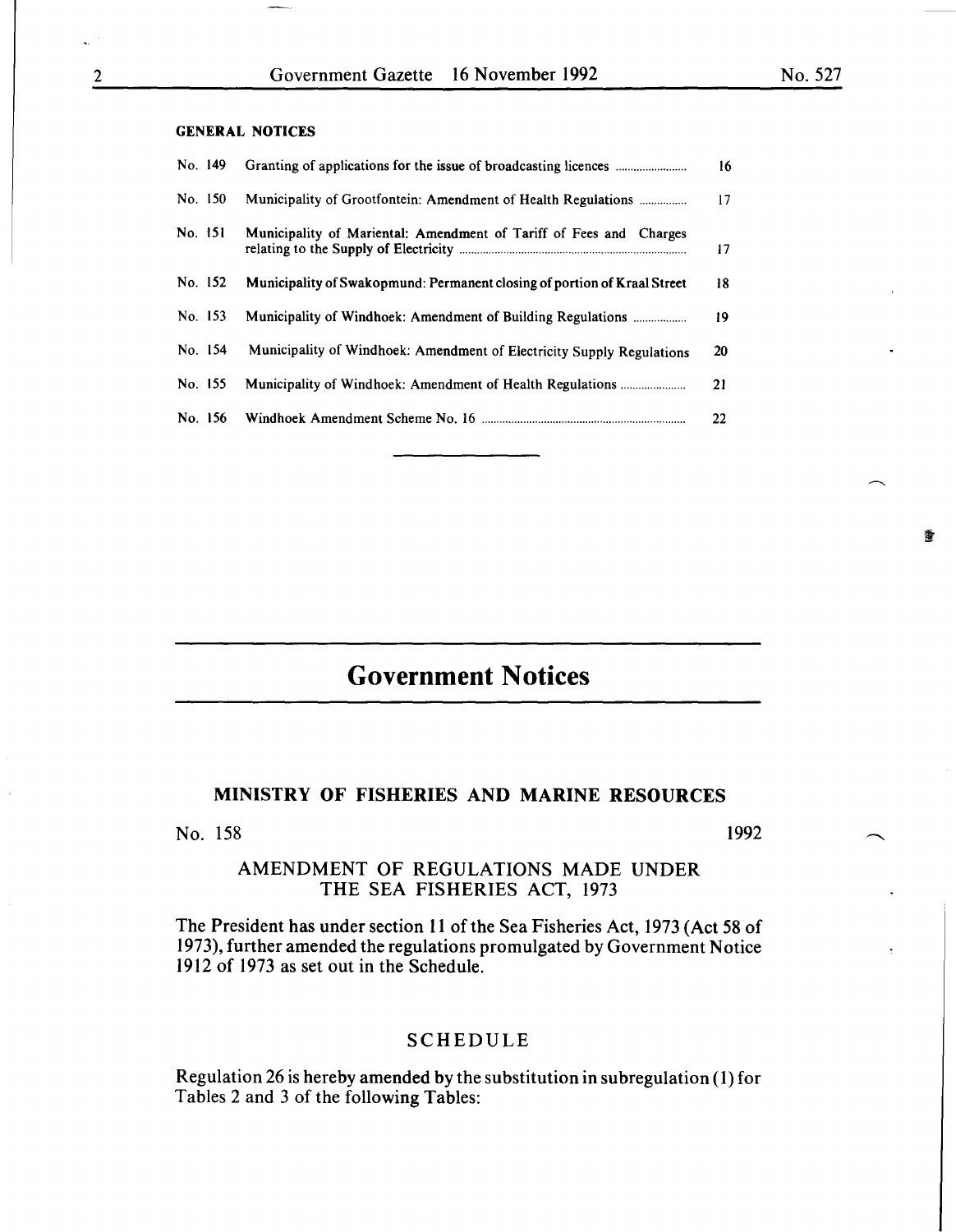| COLUMN 1                                                                                                                                                                  | COLUMN <sub>2</sub>                         | <b>COLUMN 3</b>                                                                                                                                                                                                          |
|---------------------------------------------------------------------------------------------------------------------------------------------------------------------------|---------------------------------------------|--------------------------------------------------------------------------------------------------------------------------------------------------------------------------------------------------------------------------|
| Owners of fishing vessels                                                                                                                                                 | Period during which fishing<br>is permitted | Quantity of round fish in<br>metric tons                                                                                                                                                                                 |
| Benguela Sea Products<br>Helgoland Fishing (Pty) Ltd.<br>Namib/Karibib Fisheries<br>Namibia Marine Resources<br>National Fishing Corporation<br>Kuiseb Fish Products Ltd. | 1 May 1992 to<br>31 December 1992           | 001,435<br>1<br>904,275<br>1 083,261<br>1464,975<br>4 4 4 6, 4 9 1<br>1 464,975<br>1 044,748<br>4 641,528<br>1 091,465<br>975,375<br>975,375<br>1 116,894<br>1 089,533<br>3 739,862<br>4 088,925<br>1 125,000<br>975,375 |
|                                                                                                                                                                           |                                             | 1 055,572<br>2 883,569                                                                                                                                                                                                   |
| Sea Harvest Corporation                                                                                                                                                   |                                             | 4 021,152<br>975,375                                                                                                                                                                                                     |
|                                                                                                                                                                           | <b>TOTAL</b>                                | 4 880,700<br>45 045,860                                                                                                                                                                                                  |

# **"TABLE** 2 **HAKE**

| COLUMN 1                  | COLUMN <sub>2</sub>                         | <b>COLUMN 3</b>                          |
|---------------------------|---------------------------------------------|------------------------------------------|
| Owners of fishing vessels | Period during which fishing<br>is permitted | Quantity of round fish in<br>metric tons |
|                           | 1 January 1992 to<br>31 December 1992       | 500<br>4 0 0 0<br>1 500<br>5 0 0 0       |
|                           | <b>TOTAL</b>                                | 11 000                                   |

| <b>COLUMN 1</b>                                                                            | <b>COLUMN 2</b>                             | <b>COLUMN 3</b>                                        |
|--------------------------------------------------------------------------------------------|---------------------------------------------|--------------------------------------------------------|
| Owners of fishing vessels                                                                  | Period during which fishing<br>is permitted | Quantity of round fish in<br>metric tons               |
| African American Trading Co.<br>Marine Corporation (Namibia)<br>Namibia Seafood Industries | 1 September 1992 to<br>31 December 1992     | 150<br>150<br>150<br>150<br>150<br>150<br>150<br>1 000 |
|                                                                                            | <b>TOTAL</b>                                | 2 0 5 0                                                |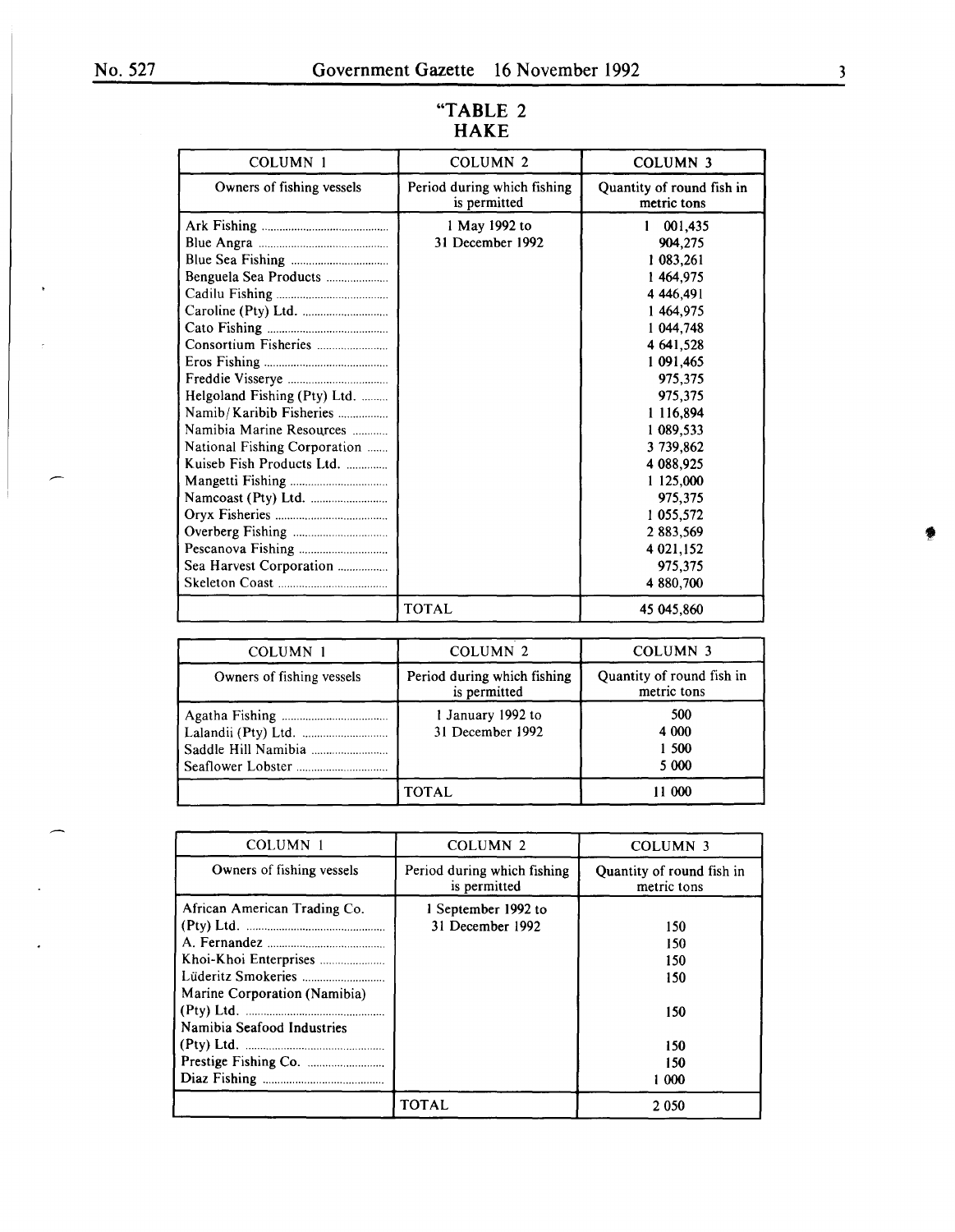| <b>COLUMN 1</b>                                                                                                                                   | <b>COLUMN 2</b>                             | <b>COLUMN 3</b>                                                                                                    |
|---------------------------------------------------------------------------------------------------------------------------------------------------|---------------------------------------------|--------------------------------------------------------------------------------------------------------------------|
| Owners of fishing vessels                                                                                                                         | Period during which fishing<br>is permitted | Quantity of round fish in<br>metric tons                                                                           |
| General Development Co.                                                                                                                           | 1 May 1992 to<br>31 December 1992           | 4 8 5 9 5<br>616,0<br>2 4 3 3 , 5<br>4 4 3 6 , 3<br>13 750,0<br>2 4 3 3 , 5<br>2 433.5<br>2 4 3 3 .5<br>21 887,5   |
| Interdenominational Youth<br>Kuiseb Fish Products Ltd.<br>Naku Fishermen Development<br>Peoples Company of Namibia<br>Profood Holdings (Pty) Ltd. |                                             | 4 4 3 6 3<br>24 316,0<br>13 750,0<br>4 4 3 6 , 3<br>4 4 3 6 , 3<br>2 4 3 3 , 5<br>13 750,0<br>30 389,0<br>18 186,3 |
|                                                                                                                                                   | <b>TOTAL</b>                                | 171 417                                                                                                            |

#### "TABLE 3 HORSE MACKEREL

# **MINISTRY OF LOCAL GOVERNMENT AND HOUSING**

# No. 159 1992

# AMENDMENT OF REGULATIONS FOR THE CONTROL OF DOGS IN MUNICIPAL AREAS

The President has under section 15 of the Municipal Dog Tax Ordinance, 1967 (Ordinance 13 of 1967), further amended the Regulations for the Control of Dogs in Municipal Areas promulgated under Government Notice 131 of 1968 by the substitution for regulation 8 of the following regulation:

"8. (1) A dog found in any place, except on the property of the person keeping the dog, without the metal badge issued in respect of that dog or transferred to it, may be impounded by an authorized officer.

(2) A council may, at the expiry of the period referred to in section 12 of the Ordinance, sell or destroy a dog impounded under subregulation (1).

(3) Notwithstanding subregulation (2) the council shall immediately notify the impounding of a dog by displaying a notice to that effect at the council's offices.

( 4) The owner of an impounded dog may claim it on payment of any tax or late fee owing and of the custody fee contemplated in subregulation (5).

No. 527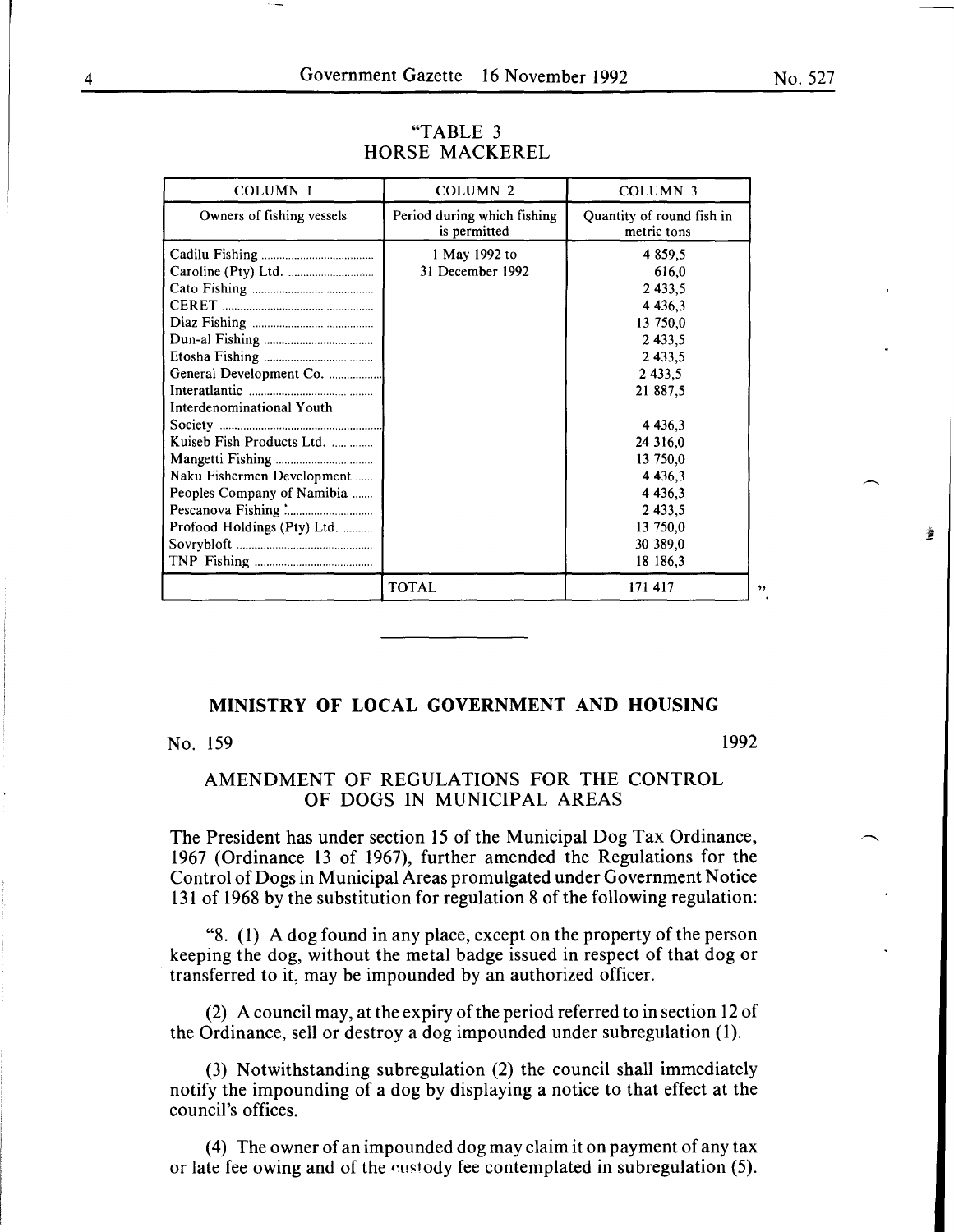( 5) A custody fee includes the actual cost of keeping an impounded dog and the veterinary expenses incurred by the council in respect of the dog, but the custody fee shall not be less than RIO,OO per day or part thereof.".

# MINISTRY OF WILDLIFE, CONSERVATION AND TOURISM

No. 160

1992

# DECLARATION OF AREA AS A PRIVATE GAME PARK: FARM OKOMBAHE NORD NO. 193, DISTRICT OF OMARURU

In terms of section 22(l)(b) of the Nature Conservation Ordinance, 1975 (Ordinance 4 of 1975), it is hereby made known that the President has under section 22(1)(a) of the said Ordinance declared the farm Okombahe Nord No. 193, extent 7207,9556 hectares, situated in the district of Omaruru as a private game park under the name Okombahe Nord Game Park.

Government Notice No. 103 of 15 August 1992 is hereby withdrawn.

#### MINISTRY OF MINES AND ENERGY

No. 161 1992

-

#### FORFEITURE OF MINING AREA

In terms of sections 49(4) and 56(1) of the Mines, Works and Minerals Ordinance, 1968 (Ordinance 20 of 1968), the mining area known as Swaport Mining Area No. 1, situated in the district of Karibib and held by Namibia Portland Cement Limited under Deed of Conversion No. 16/1966 is hereby declared forfeited due to the failure of Namibia Portland Cement Limited to comply with the provisions of section 49(1) of the Ordinance.

A. WALDEN MINING COMMISSIONER Windhoek, 23 October 1992.

5

 $\bullet$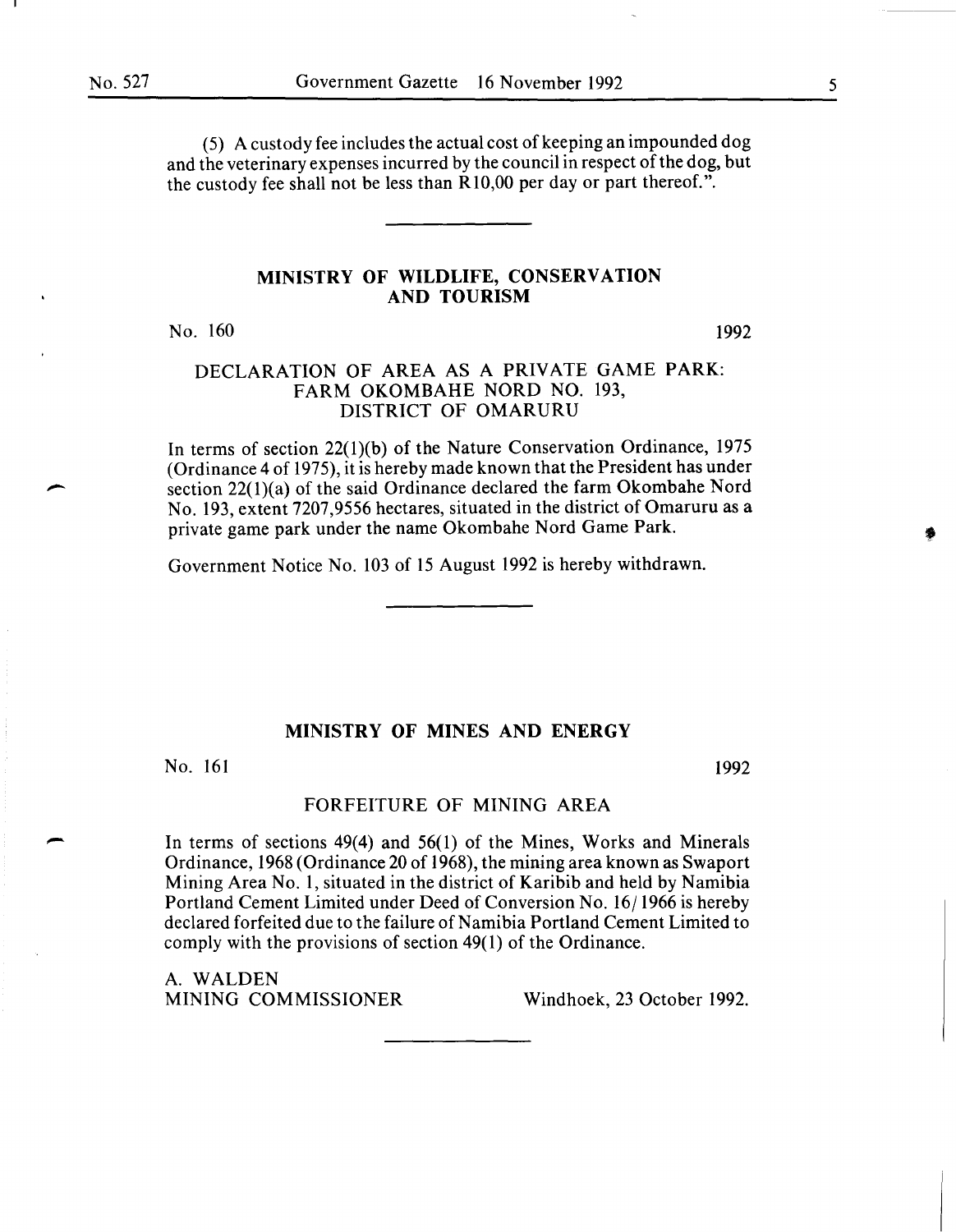No. 162

1992

# STATE REVENUE FUND: 1992/93 STATEMENT OF EXPENDITURE FOR THE PERIOD 1 APRIL 1992 TO 30 JUNE 1992

| No. | <b>Vote</b>                              | <b>Budget</b><br>1992/93 | <b>Expenditure</b><br>1 April 1992<br>to<br>30 June 1992 | <b>Expenditure</b><br>1 April 1991<br>to<br>30 June 1991 |
|-----|------------------------------------------|--------------------------|----------------------------------------------------------|----------------------------------------------------------|
| 01  | President                                | 25,503,000               | 5,698,810                                                | 7,298,314                                                |
| 02  | <b>Prime Minister</b>                    | 231,656,000              | 3,149,276                                                | 2,759,249                                                |
| 03  | Parliament                               | 6,085,000                | 1,309,455                                                | 1,423,616                                                |
| 04  | <b>Auditor General</b>                   | 3,290,000                | 613,628                                                  | 462,460                                                  |
| 05  | <b>Civic Affairs</b>                     | 17,330,000               | 2,166,306                                                | 2,744,946                                                |
| 06  | <b>Police and Prisons</b>                | 151,124,800              | 32,934,090                                               | 29,338,122                                               |
| 07  | <b>Foreign Affairs</b>                   | 98,865,000               | 6,738,664                                                | 3,851,636                                                |
| 08  | Defence                                  | 174,968,000              | 37,115,140                                               | 47,384,102                                               |
| 09  | Finance                                  | 125,309,000              | 41,004,400                                               | 30,962,002                                               |
| 10  | <b>Education and Culture</b>             | 695,000,000              | 162,754,966                                              | 93,726,906                                               |
| 11  | Youth and Sport                          | 10,044,000               | 1,195,475                                                | 305,981                                                  |
| 12  | Information and Broadcasting             | 64,653,000               | 16,053,565                                               | 14,903,309                                               |
| 13  | <b>Health and Social Services</b>        | 432,911,000              | 86,277,935                                               | 84,713,852                                               |
| 14  | <b>Labour and Manpower Development</b>   | 15,240,000               | 2,370,048                                                | 455,348                                                  |
| 15  | <b>Mines and Energy</b>                  | 38,682,000               | 2,625,830                                                | 1,294,690                                                |
| 16  | Justice                                  | 27,082,000               | 6,542,784                                                | 5,594,585                                                |
| 17  | <b>Local Government and Housing</b>      | 121,384,000              | 18,348,679                                               | 13,104,836                                               |
| 18  | Wildlife, Conservation and Tourism       | 39,167,000               | 7,329,723                                                | 5,632,776                                                |
| 19  | <b>Trade and Industry</b>                | 15,150,000               | 1,748,023                                                | 886,370                                                  |
| 20  | <b>Agriculture and Rural Development</b> | 215,938,000              | 25,866,644                                               | 16,052,970                                               |
| 21  | <b>Water Affairs</b>                     | 156,160,000              | 25,196,727                                               | 12,020,162                                               |
| 22  | <b>Fisheries and Marine Resources</b>    | 24,208,000               | 4,412,892                                                | 891,216                                                  |
| 23  | <b>Works</b>                             | 338,002,000              | 63,466,281                                               | 42,541,619                                               |
| 24  | <b>Transport</b>                         | 325,328,000              | 23,449,148                                               | 15,346,464                                               |
| 25  | Communication                            | 130,444,000              |                                                          | 27,952,879                                               |
| 26  | Lands, Resettlement and Rehabilitation   | 37,462,000               | 6,543,109                                                | 6,070,356                                                |
| 27  | <b>National Planning Commission</b>      | 8,466,000                | 1,330,178                                                |                                                          |
|     | <b>TOTAL</b>                             | 3,529,451,800            | 586,241,776                                              | 467,718,766                                              |

a) Calculations subject to auditing.

豐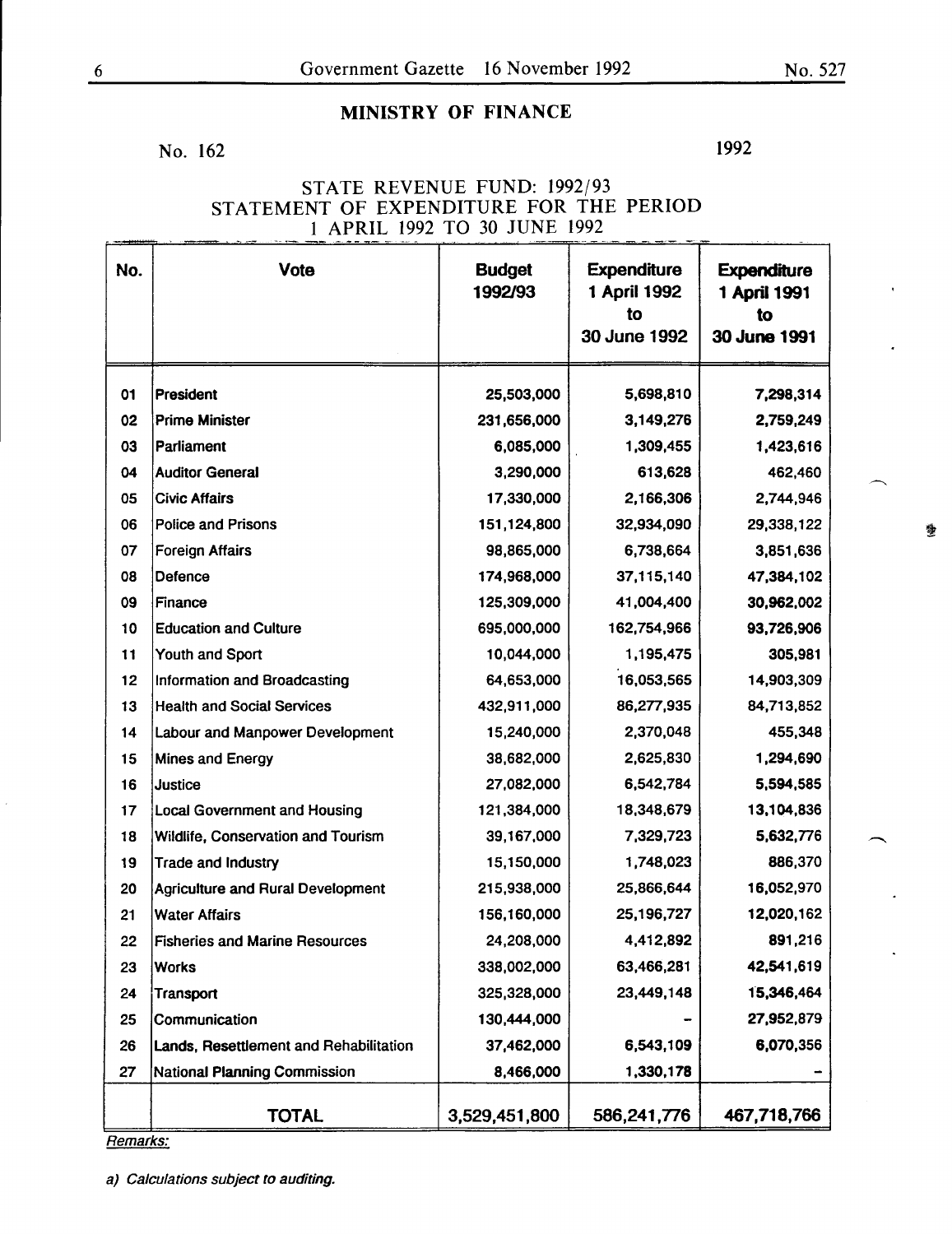No. 163

)

1992

# CENTRAL REVENUE FUND: 1992/93 STATEMENT OF REVENUE COLLECTED DURING THE PERIOD 1 APRIL 1992 TO 30 JUNE 1992

| Vote                                       | <b>Budget</b> | <b>Total 1 April to 30 June</b> |             | <b>Vote</b>                         |
|--------------------------------------------|---------------|---------------------------------|-------------|-------------------------------------|
|                                            | 1992/93       | 1992/93                         | 1991/92     |                                     |
| <b>Revenue from own Sources:</b>           |               |                                 |             | <b>Revenue from own Sources:</b>    |
| <b>Tax and Duties</b>                      | 1,353,600,000 | 130,320,977                     | 137,535,184 | <b>Tax and Duties</b>               |
| Loan Recoveries                            | 19,760,000    | 84.289                          | 2,662,206   | Loan Recoveries                     |
| Licences                                   | 16,007,000    | 1,114,982                       | 944,655     | Licences                            |
| <b>Fines and Forfeitures</b>               | 4,000,000     | 405,443                         | 2,349,906   | <b>Fines and Forfeitures</b>        |
| <b>Departmental Revenue</b>                | 394,986,000   | 60,044,865                      | 74,886,839  | <b>Departmental Revenue</b>         |
| <b>Customs and Excise</b>                  | 889,000,000   | 183,888,562                     | 45,571,800  | <b>Customs and Excise</b>           |
| <b>TOTAL: Revenue form own Resources</b>   | 2,677,353,000 | 375,859,118                     | 263,950,590 | TOTAL: Revenue form own Resources   |
| <b>Revenue from other Sources</b>          |               |                                 |             | <b>Revenue from other Sources</b>   |
| Contribution from the Amortization         |               |                                 |             | Contribution from the Amortization  |
| Fund for the redemption of loans           | 30,600,000    |                                 |             | Fund for the redemption of loans    |
| <b>Foreign Contributions</b>               | 125,000,000   | 20,806,346                      | 9,452,612   | <b>Foreign Contributions</b>        |
| <b>Loans to be Raised</b>                  |               | 19,276,003                      | 14,383,757  | Loans to be Raised                  |
| Compensation for use of rand               | 144,000,000   | 106,310,758                     |             | Compensation for use of rand        |
| <b>TOTAL: Revenue form other Resources</b> | 299,600,000   | 146,393,107                     | 23,836,369  | TOTAL: Revenue form other Resources |
| <b>TOTAL REVENUE</b>                       | 2,976,953,000 | 522,252,225                     | 287,786,959 | <b>TOTAL REVENUE</b>                |

•

Remarks:

A) Amounts Subjects to Auditing

B) Votes increased from 26 to 27 in 1992193 Fimmcial Year

Governi  $ent$  $\boldsymbol{\Omega}$ ette -*0\*  Nover mber per 1992

No.

--- --------..

527

-.I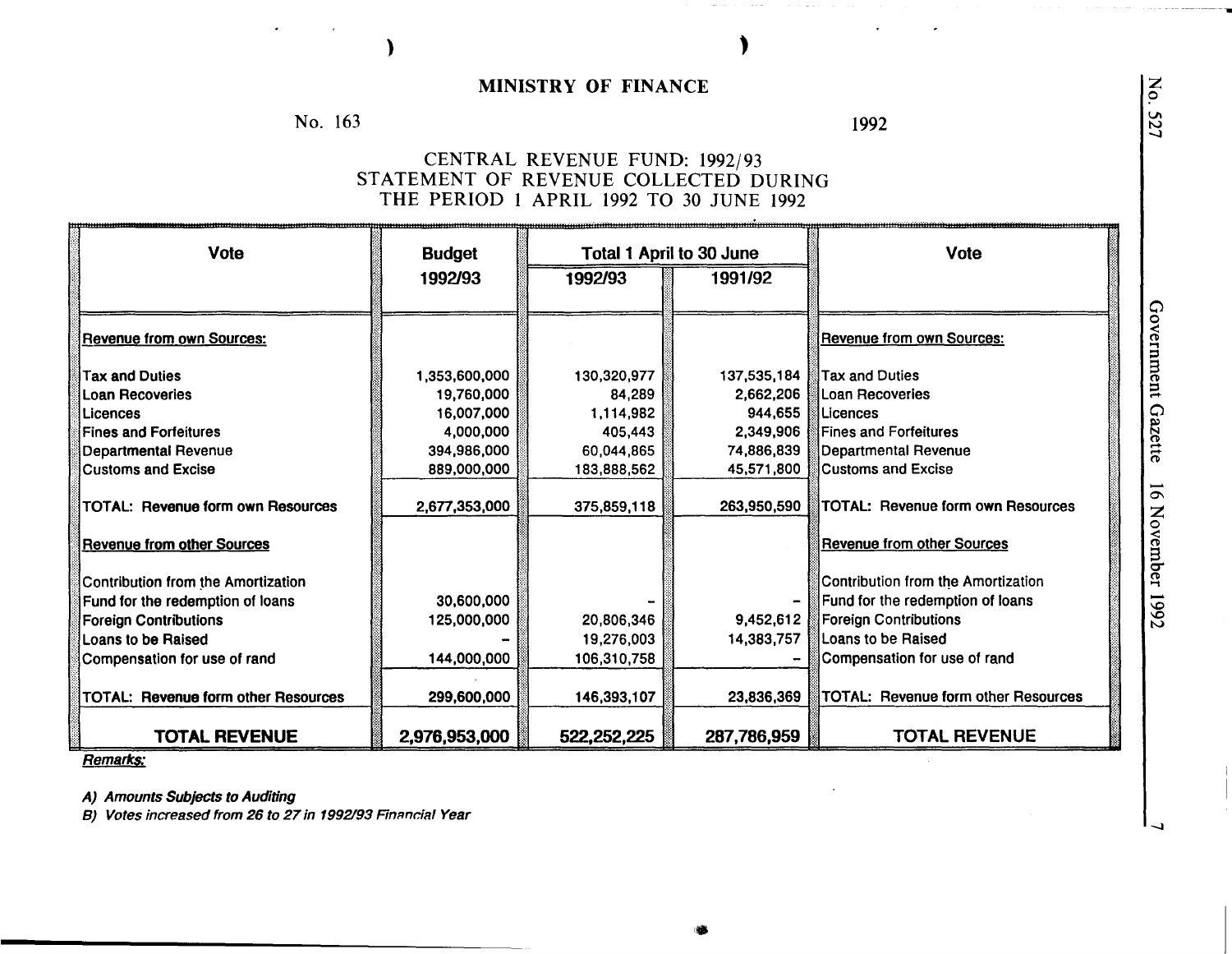No. 164

1992

# STATE REVENUE FUND: 1992/93 STATEMENT OF EXPENDITURE FOR THE PERIOD 1 APRIL 1992 TO 30 SEPTEMBER 1992

|          | No.<br><b>Vote</b><br><b>Budget</b><br><b>Expenditure</b><br><b>Expenditure</b> |               |               |               |  |  |  |
|----------|---------------------------------------------------------------------------------|---------------|---------------|---------------|--|--|--|
|          |                                                                                 | 1992/93       | 1 April 1992  | 1 April 1991  |  |  |  |
|          |                                                                                 |               | to            | to            |  |  |  |
|          |                                                                                 |               | 30 Sep 1992   | 30 Sep 1991   |  |  |  |
| 01       | President                                                                       | 25,503,000    | 12,389,202    | 16,300,979    |  |  |  |
| 02       | <b>Prime Minister</b>                                                           | 231,656,000   | 7,598,586     | 6,538,814     |  |  |  |
| 03       | Parliament                                                                      | 6,085,000     | 3,197,369     | 2,461,143     |  |  |  |
| 04       | <b>Auditor General</b>                                                          | 3,290,000     | 1,409,374     | 1,045,039     |  |  |  |
| 05       | <b>Civic Affairs</b>                                                            | 17,330,000    | 5,442,897     | 4,576,652     |  |  |  |
| 06       | <b>Police and Prisons</b>                                                       | 151,124,800   | 75,802,490    | 66,942,472    |  |  |  |
| 07       | <b>Foreign Affairs</b>                                                          | 98,865,000    | 15,163,482    | 10,931,696    |  |  |  |
| 08       | Defence                                                                         | 174,968,000   | 87,139,529    | 89,476,496    |  |  |  |
| 09       | Finance                                                                         | 125,309,000   | 96,816,895    | 48,452,139    |  |  |  |
| 10       | <b>Education and Culture</b>                                                    | 695,000,000   | 386,154,560   | 297,225,724   |  |  |  |
| 11       | Youth and Sport                                                                 | 10,044,000    | 2,995,006     | 1,159,892     |  |  |  |
| 12       | Information and Broadcasting                                                    | 64,653,000    | 35,617,911    | 27,201,429    |  |  |  |
| 13       | <b>Health and Social Services</b>                                               | 432,911,000   | 197,375,644   | 177,551,088   |  |  |  |
| 14       | <b>Labour and Manpower Development</b>                                          | 15,240,000    | 5,793,009     | 3,495,506     |  |  |  |
| 15       | <b>Mines and Energy</b>                                                         | 38,682,000    | 5,089,677     | 26,501,660    |  |  |  |
| 16       | Justice                                                                         | 27,082,000    | 13,523,755    | 8,665,930     |  |  |  |
| 17       | <b>Local Government and Housing</b>                                             | 121,384,000   | 39,616,473    | 58,009,062    |  |  |  |
| 18       | Wildlife, Conservation and Tourism                                              | 39,167,000    | 16,721,935    | 14,450,866    |  |  |  |
| 19       | Trade and Industry                                                              | 15,150,000    | 4,426,110     | 2,090,288     |  |  |  |
| 20       | <b>Agriculture and Rural Development</b>                                        | 215,938,000   | 71,457,615    | 44,291,409    |  |  |  |
| 21       | <b>Water Affairs</b>                                                            | 156,160,000   | 70,739,755    | 42,566,694    |  |  |  |
| 22       | <b>Fisheries and Marine Resources</b>                                           | 24,208,000    | 9,194,968     | 5,071,958     |  |  |  |
| 23       | <b>Works</b>                                                                    | 338,002,000   | 147,020,599   | 106,894,145   |  |  |  |
| 24       | Transport                                                                       | 325,328,000   | 162, 165, 612 | 52,513,178    |  |  |  |
| 25       | Communication                                                                   | 130,444,000   | 28,769,998    | 55,423,360    |  |  |  |
| 26       | Lands, Resettlement and Rehabilitation                                          | 37,462,000    | 12,967,820    | 11,044,552    |  |  |  |
| 27       | National Planning Commission                                                    | 8,466,000     | 2,776,388     |               |  |  |  |
|          |                                                                                 |               |               |               |  |  |  |
|          | <b>TOTAL</b>                                                                    | 3,529,451,800 | 1,517,366,659 | 1,180,882,171 |  |  |  |
| Remarks: |                                                                                 |               |               |               |  |  |  |

 $\mathcal{L}$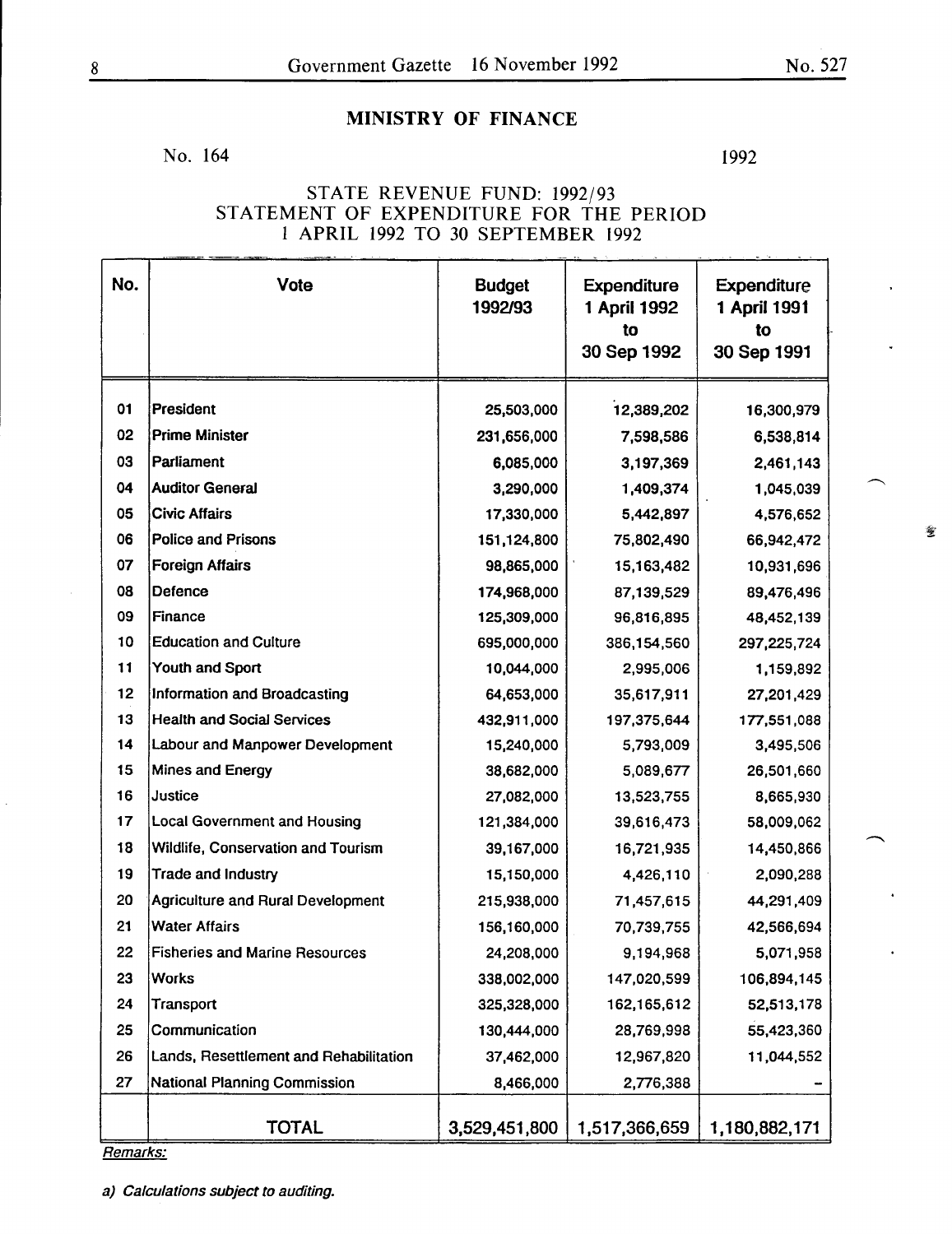) and the contract of  $\overline{\phantom{a}}$ 

#### No. 165 1992

# CENTRAL REVENUE FUND: 1992/93 STATEMENT OF REVENUE COLLECTED DURING THE PERIOD I APRIL 1992 TO 30 SEPTEMBER 1992

| <b>Vote</b>                                                            | <b>Budget</b> |               | <b>Total 1 April to 30 September</b> | <b>Vote</b>                                                            |
|------------------------------------------------------------------------|---------------|---------------|--------------------------------------|------------------------------------------------------------------------|
|                                                                        | 1992/93       | 1992/93       | 1991/92                              |                                                                        |
|                                                                        |               |               |                                      |                                                                        |
| <b>Revenue from own Sources:</b>                                       |               |               |                                      | Revenue from own Sources:                                              |
| <b>Tax and Duties</b>                                                  | 1,353,600,000 | 761,717,618   | 343,859,125                          | Tax and Duties                                                         |
| <b>Loan Recoveries</b>                                                 | 19,760,000    | 8,121,020     | 24,012,327                           | <b>Loan Recoveries</b>                                                 |
| Licences                                                               | 16,007,000    | 2,653,987     | 1,600,294                            | Licences                                                               |
| <b>Fines and Forfeitures</b>                                           | 4,000,000     | 2,030,308     | 3,760,492                            | <b>Fines and Forfeitures</b>                                           |
| Departmental Revenue                                                   | 394,986,000   | 156,474,191   | 181, 101, 726                        | <b>Departmental Revenue</b>                                            |
| Customs and Excise                                                     | 889,000,000   | 361,475,024   | 519,350,122                          | <b>Customs and Excise</b>                                              |
| <b>TOTAL: Revenue form own Resources</b>                               | 2,677,353,000 | 1,292,472,148 | 1,073,684,086                        | TOTAL: Revenue form own Resources                                      |
| <b>Revenue from other Sources</b>                                      |               |               |                                      | <b>Revenue from other Sources</b>                                      |
| Contribution from the Amortization<br>Fund for the redemption of loans | 30,600,000    | 35,613,365    |                                      | Contribution from the Amortization<br>Fund for the redemption of loans |
| <b>Foreign Contributions</b>                                           | 125,000,000   | 30,710,989    | 13,083,834                           | <b>Foreign Contributions</b>                                           |
| Loans to be Raised                                                     |               | 58,025,435    | 10,180                               | Loans to be Raised                                                     |
| Compensation for use of rand                                           | 144,000,000   | 106,310,758   |                                      | Compensation for use of rand                                           |
| TOTAL: Revenue form other Resources                                    | 299,600,000   | 230,660,547   | 13,094,014                           | TOTAL: Revenue form other Resources                                    |
| <b>TOTAL REVENUE</b>                                                   | 2,976,953,000 | 1,523,132,695 | 1,086,778,100                        | <b>TOTAL REVENUE</b>                                                   |

..

Remarks:

A) Amounts Subjects to Auditing

B) Votes increased from 26 to 27 in 1992/93 Financial Year

z 0

527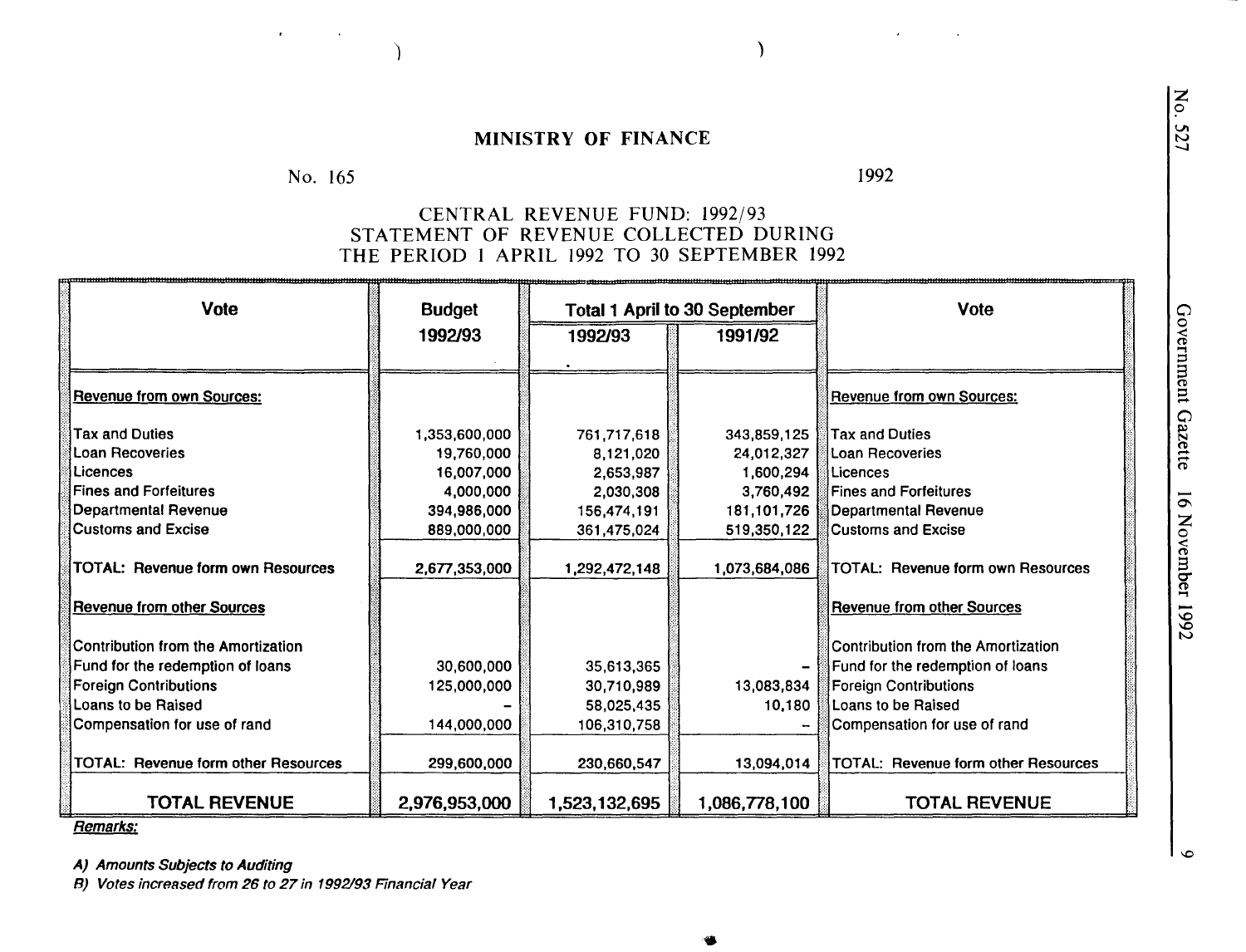#### **MINISTRY OF LOCAL GOVERNMENT AND HOUSING**

No. 166 1992

#### PERI-URBAN DEVELOPMENT BOARD: AMENDMENT OF WATER SUPPLY REGULATIONS

The President has under section 40 of the Peri-Urban Development Board Ordinance, 1970 (Ordinance 19 of 1970), with effect from 1 October 1991, further amended the Water Supply Regulations promulgated by Government Notice 32 of 1972 as set out in the Schedule.

#### SCHEDULE

- I. Regulation 7 is hereby amended by -
- (a) the substitution for subregulation  $(1)$  of the following subregulation:

"(I) The tariff of fees and charges (including basic charges) payable for the supply of water and for any other services in respect of any work done or material supplied for the connection of any premises to any main or supply connection, shall be prescribed in Schedule B."; and

(b) the insertion after subregulation  $(1)$  of the following subregulation:

"( 1 A) Any basic charge prescribed in Schedule **B** shall, unless otherwise provided in the Schedule, be payable in respect of every premises (whether built on or vacant)-

- (a) which are connected to any main or supply connection, irrespective as to whether or not water is being consumed on the premises or not; or
- (b) which, although not connected to any main or supply connection, can with reasonable ease be so connected because of the availability of a main or supply connection at a point in close proximity of the premises.".
- 2. Tariff I of Schedule B is hereby amended by-
- (a) the substitution in subparagraph (ii) of paragraphs (a) to (q) for the words "A basic charge for the supply of water in respect of every erf which is connected to the water supply of the board, irrespective of whether any water has been consumed or not" of the words "Basic charge";
- (b) the addition to subparagraph (ii) of paragraph ( $o$ ) of the following subparagraph:

"(iii) Charge payable by squatters, per month ........... R6,50"; and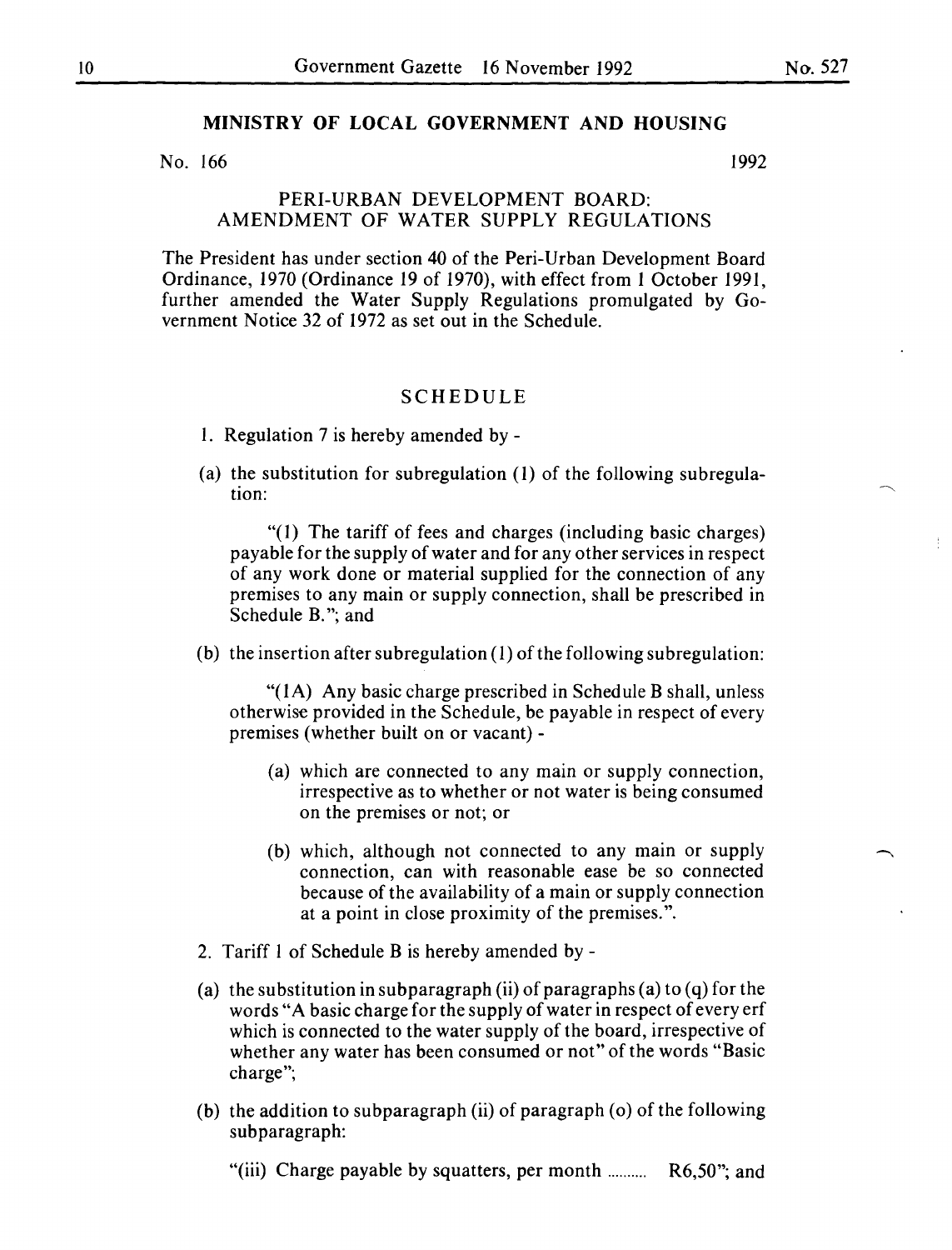- (c) the substitution for subparagraph (ii) of paragraph (r) of the following subparagraph:
	- "(ii) Basic charge, per month:

For premises on which no water supply installation has been installed or with a water connection not exceeding 20 millimetres in diameter ............................ R8,80

For premises with a water connection exceeding 20 millimetres in diameter ............................................... R42,20".

#### MINISTRY OF WORKS, TRANSPORT AND COMMUNICATION

No. 167

1992

#### PROPOSAL THAT THE CLASSIFICATION OF DISTRICT ROAD 1852 BE CHANGED: DISTRICT OF GOBABIS

In terms of section 20(1) of the Roads Ordinance, 1972 (Ordinance 17 of 1972), it is hereby made known that the Permanent Secretary: Works, Transport and Communication proposes that, in the district of Gobabis, the classification of district road 1852 described in the Schedule and shown on sketch-map P1509 by the symbols A-B-C-D-E-F-G-H-I, be changed to farm road (number 1647).

A copy of this notice and the said sketch-map, being a sketch-map of the area concerned on which the road to which the proposal refers and other proclaimed, minor and private roads in that area are shown, shall for the full period of thirty days mentioned below lie open to inspection at the offices of the Permanent Secretary: Works, Transport and Communication, Windhoek and the Roads Superintendent, Gobabis, during normal office hours.

Every person having any objection to the above-mentioned proposal is hereby commanded to lodge his or her objection in writing, with the grounds upon which it is based clearly and specifically therein stated, with the Chairman of the Roads Board, Private Bag 12005, Ausspannplatz, within a period of thirty days from the date of publication of this notice.

# SCHEDULE

From a point (A on sketch-map P1509) on trunk road  $6/1$  on the farm Eintracht 118 generally northwards and more and more north-northwestwards across the said farm to a point (B on sketch-map P1509) on the said farm; thence generally north-north-westwards across the said farm and the farms Diana 117 and Altenstein 115 to a point (C on sketch-map P1509) on the last-mentioned farm; thence generally north-westwards and more and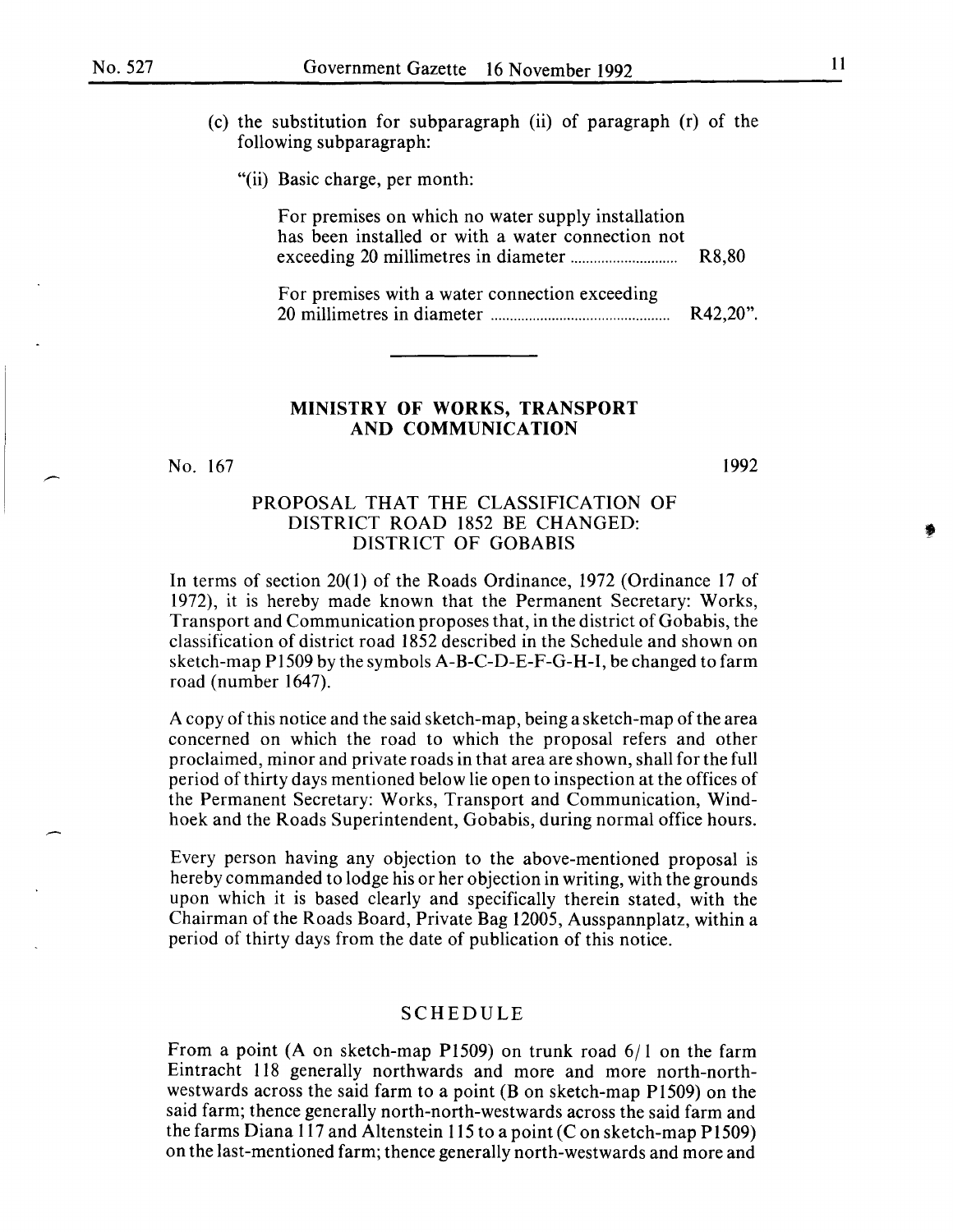more north-north-westwards across the last-mentioned farm and the farm Omateva 113 to a point (D on sketch-map P1509) on the last-mentioned farm; thence generally west-north-westwards across the farm Omateva 113 to a point (E on sketch-map P1509) on the last-mentioned farm; thence generally west-north-westwards and more and more westwards across the last-mentioned farm to a point (F on sketch-map P1509) on the common boundary of the last-mentioned farm and the farm Osombahe 112; thence generally westwards across the last-mentioned farm to a point (G on sketchmap P1509) on the last-mentioned farm; thence generally west-southwestwards across the last-mentioned farm and the farm Rooikraal 111 to a point (H on sketch-map P1509) on the last-mentioned farm; thence generally south-westwards and more and more west-south-westwards across the lastmentioned farm and the farm De Hoop 110 to a point (I on sketch-map P1509) on the last-mentioned farm at the junction with main road 70.

# MINISTRY OF WORKS, TRANSPORT AND COMMUNICATION

No. 168

1992

鲁

#### PROPOSAL THAT PORTIONS OF FARM ROAD 598 BE DEVIATED: DISTRICT OF KEETMANSHOOP

In terms of section 20(1) of the Roads Ordinance, 1972 (Ordinance 17 of 1972), it is hereby made known that the Permanent Secretary: Works, Transport and Communication proposes that, in the district of Keetmanshoop-

- (a) the portion of farm road 598 described in paragraph (a) of Schedule I and shown on sketch-map P1510 by the symbols A-D, be deviated from the route so described and shown, to the route described in paragraph (b) of that Schedule and shown on sketch-map P1510 by the symbols A-B-C-D; and
- (b) the portion of farm road 598 desdribed in paragraph (a) of Schedule II and shown on sketch-map P1510 by the symbols E-H, be deviated from the route so described and shown, to the route described in paragraph (b) of that Schedule and shown on sketch-map P1510 by the symbols  $E-F-G.$

A copy of this notice and the said sketch-map, being a sketch-map of the area concerned on which the road to which the proposal refers and other proclaimed, minor and private roads in that area are shown, shall for the full period of thirty days mentioned below lie open to inspection at the offices of the Permanent Secretary: Works, Transport and Communication, Windhoek, and the Roads Superintendent, Keetmanshoop, during normal office hours.

Every person having any objection to the above-mentioned proposal is hereby commanded to lodge his or her objection in writing, with the grounds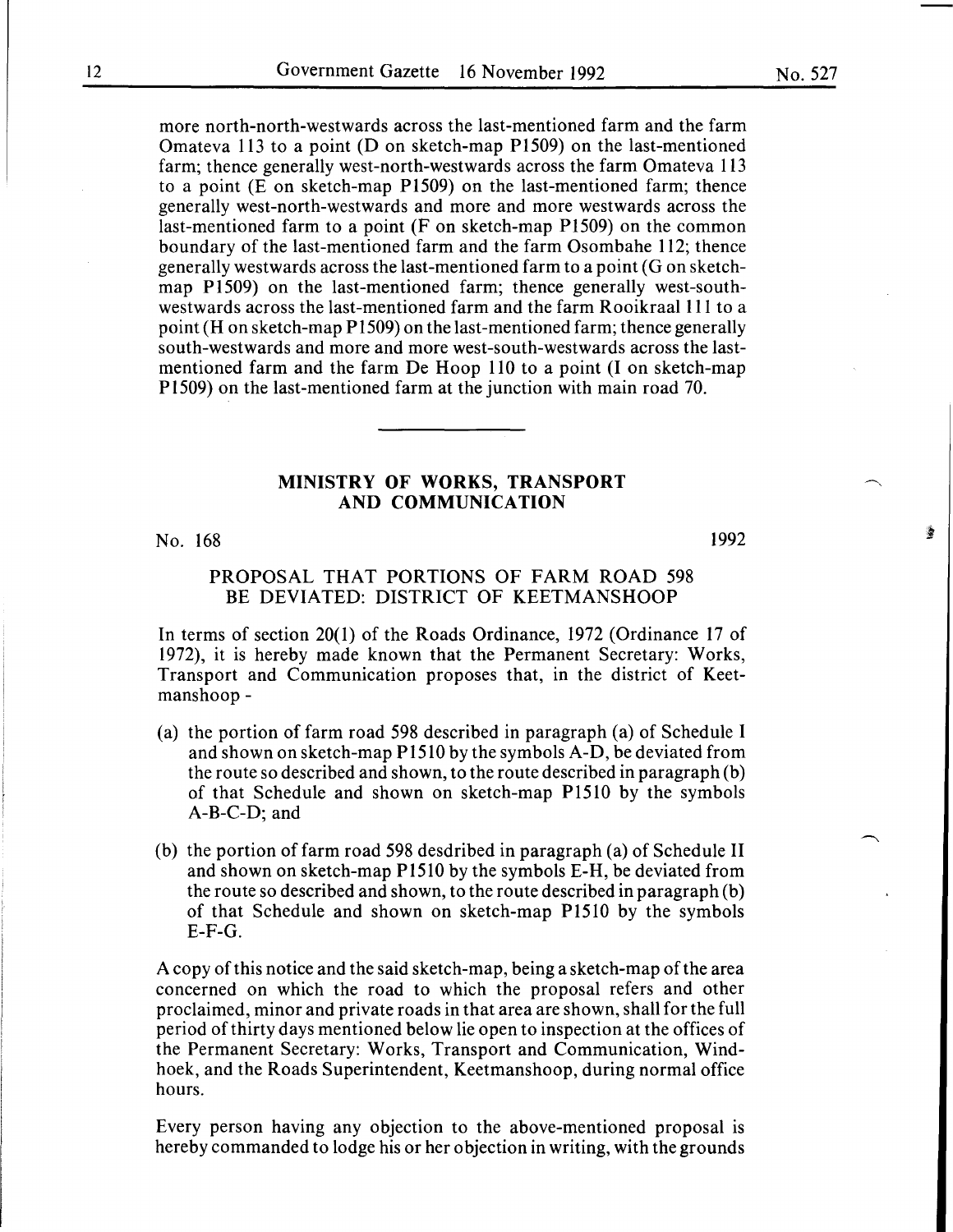upon which it is based clearly and specifically therein stated, with the Chairman of the Roads Boards, Private Bag 12005, Ausspannplatz, within a period of thirty days from the date of publication of this notice.

# SCHEDULE I

- (a) From a point (A on sketch-map Pl510) on the farm Aikanes 128 generally north-north-westwards and more and more northwards across the said farm and the farm Hariros 133 to a point (D on sketch-map P1510) on the last-mentioned farm.
- (b) From a point (A on sketch-map Pl510) on the farm Aikanes 128 generally west-north-westwards across the said farm to a point (B on sketch-map P1510) on the said farm; thence generally northwards across the said farm to a point (C on sketch-map P1510) on the common boundary of the said farm and the farm Ompad 394; thence generally north-north-eastwards across the last-mentioned farm and the farm Hariros 133 to a point (D on sketch-map  $P1510$ ) on the last-mentioned farm.

#### SCHEDULE II

- (a) From a point (E on sketch-map  $P1510$ ) on the common boundary of the farms Hariros 133 and Portion 52 of Keetmanshoop Townlands 150 generally north-eastwards across the last-mentioned farm, and the farms Portion 53 of Keetmanshoop Townlands 150 and Remainder of Keetmanshoop Townlands 150 to a point (H on sketch-map P1510) on district road 608 on the last-mentioned farm.
- (b) From a point  $(E \text{ on sketch-map } P1510)$  on the common boundary of the farms Hariros 133 and Portion 52 of Keetmanshoop Townlands 150 generally northwards across the last-mentioned farm and the farm Remainder of Keetmanshoop Townlands 150 to a point (F on sketchmap P1510) on the last-mentioned farm; thence generally north-northeastwards across the last-mentioned farm to a point (G on sketch-map P1510) on trunk road  $1/2$  on the last-mentioned farm.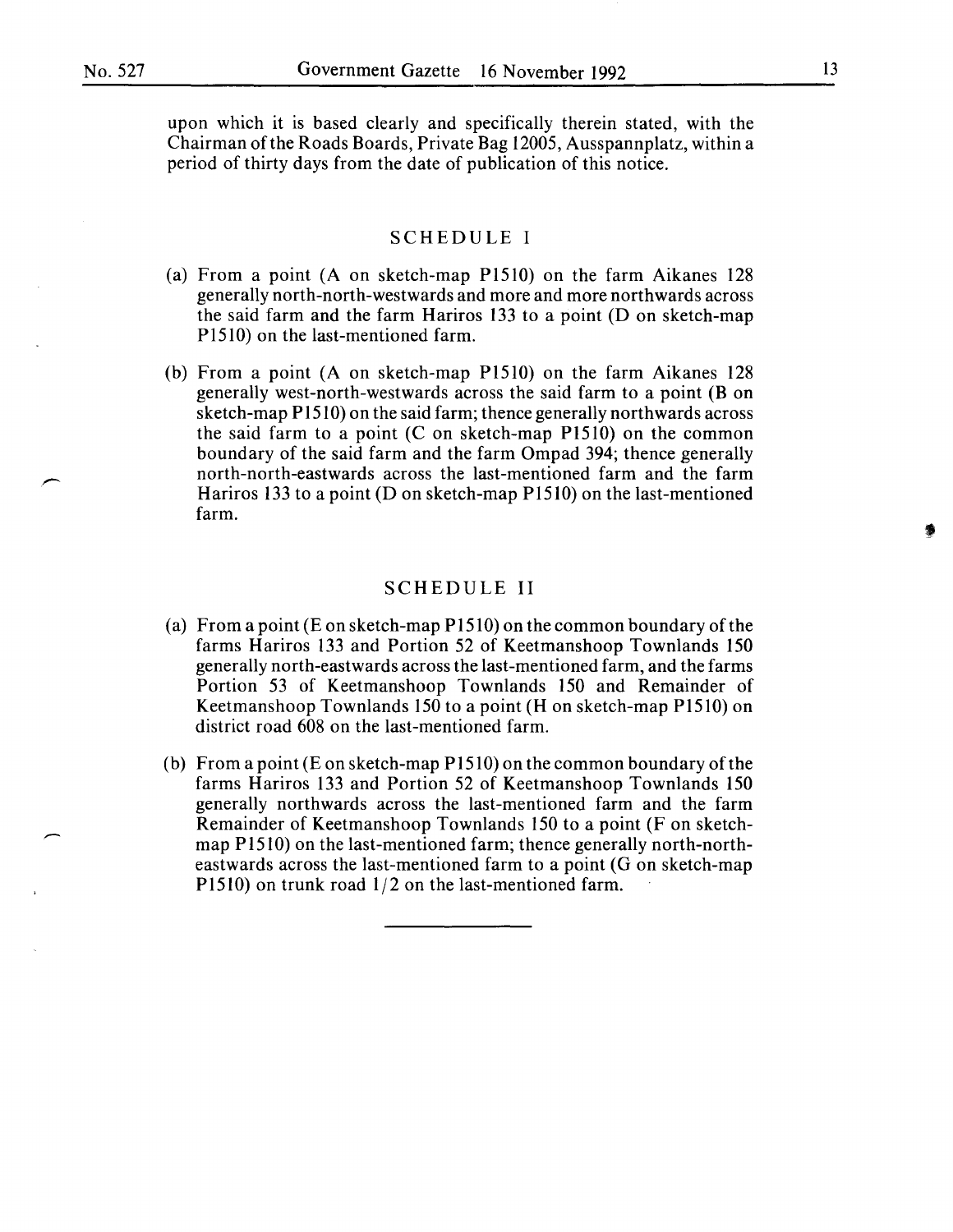$\frac{1}{2}$ 

# MINISTRY OF WORKS, TRANSPORT

# AND COMMUNICATION

No. 169

1992

# APPLICATION THAT THE CLASSIFICATION OF FARM ROAD 1044 BE CHANGED TO DISTRICT ROAD 1044: DISTRICT OF MARIENTAL

In terms of section 16(3) of the Roads Ordinance, 1972 (Ordinance 17 of 1972), it is hereby made known that application has been made to the Chairman of the Roads Board of Mariental that the classification of farm road 1044 described in the Schedule and shown on sketch-map Pl512 by the symbols A-B-C-D be changed to district road 1044.

A copy of this notice and the said sketch-map, being a sketch-map of the area concerned on which the road to which the application refers and other proclaimed, minor and private roads in that area are shown, shall, for the full period of thirty days mentioned below, lie open to inspection at the offices of the Permanent Secretary: Works, Transport and Communication, Windhoek, and the Roads Superintendent, Mariental, during normal office hours.

Every person having any objection to the above-mentioned application is hereby commanded to lodge his or her objection in writing, with the grounds upon which it is based clearly and specifically therein stated, with the Chairman of the Roads Board, Private Bag 12005, Ausspannplatz, within a period of thirty days from the date of publication of this notice.

#### SCHEDULE

From a point (A on sketch-map P1512) on main road 39 on the farm Nabus 163 generally west-north-westwards across the said farm to a point (B on sketch-map P 1512) on the said farm; thence generally west-south-westwards across the said farm and the farm Hartmans Aue 320 to a point (C on sketch-map P1512) on the last-mentioned farm; thence generally westwards and more and more west-north-westwards across the last-mentioned farm and the farm Riesa 302 to a point (D on sketch-map  $P1512$ ) on district road 1775 on the last-mentioned farm.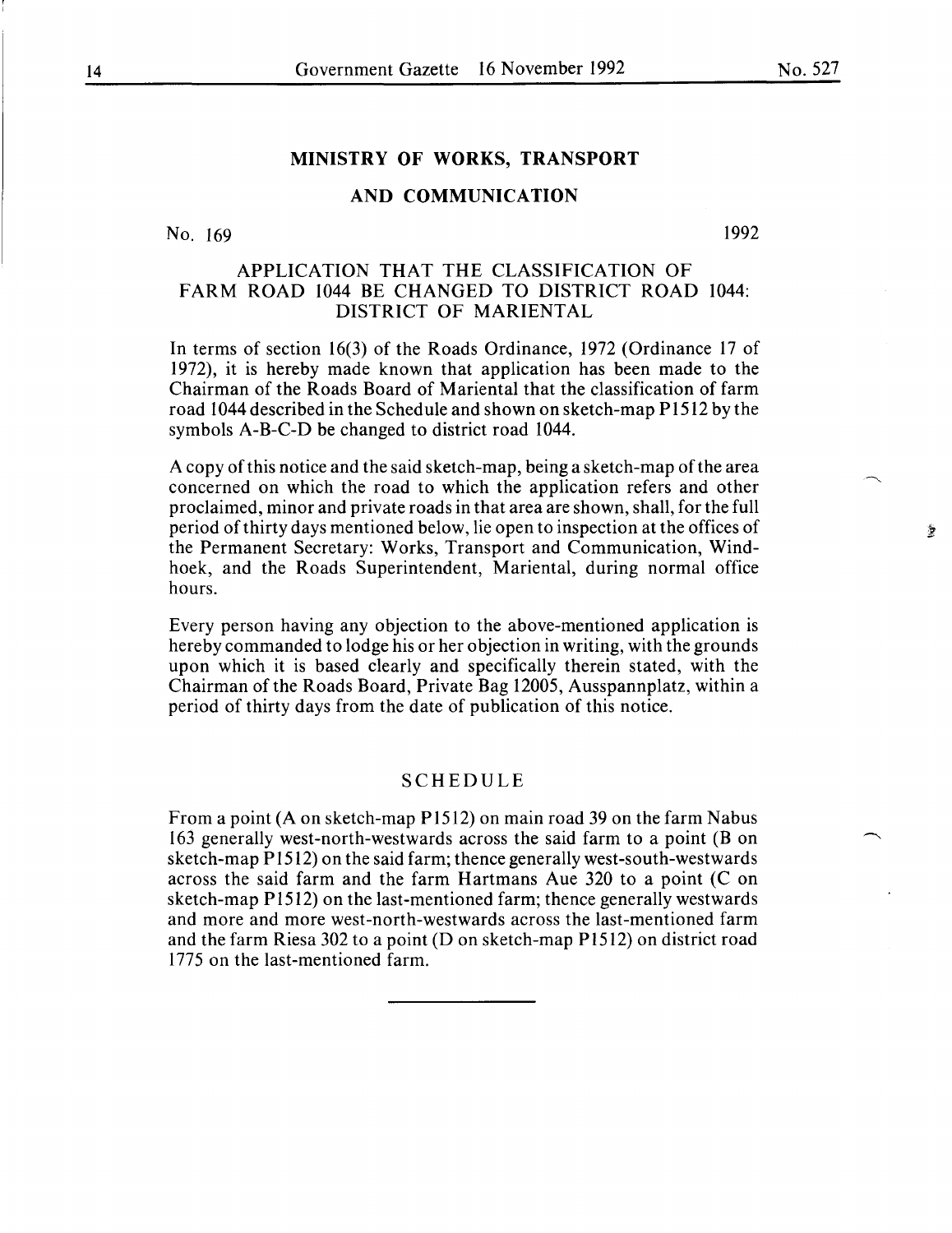-

#### MINISTRY OF WORKS, TRANSPORT AND COMMUNICATION

No. 170

1992

# PROPOSAL THAT A ROAD BE DECLARED A PROCLAIMED DISTRICT ROAD (NUMBER 1545): DISTRICT OF WINDHOEK

In terms of section 20( 1) of the Roads Ordinance, 1972 (Ordinance 17 of 1972), it is hereby made known that the Permanent Secretary: Works, Transport and Communication proposes that, in the district of Windhoek, the road described in the Schedule and shown on sketch-map P1515 by the symbols A-B-C, be declared a proclaimed district road (number 1545).

A copy of this notice and the said sketch-map, being a sketch-map of the area concerned on which the road to which the proposal refers and other proclaimed, minor and private roads in that area are shown, shall, for the full period ofthirty days mentioned below, lie open to inspection at the offices of the Permanent Secretary: Works, Transport and Communication, Windhoek, and the Roads Superintendent, Windhoek, during normal office hours.

Every person having any objection to the above-mentioned proposal is hereby commanded to lodge his or her objection in writing, with the grounds upon which it is based clearly and specifically therein stated, with the Senior Control Officer (Proclamations), Private Bag 12005, Ausspannplatz, within a period of thirty days from the date of publication of this notice.

#### SCHEDULE

From a point (A on sketch-map P1515) on trunk road 6/1 on the farm Portion B of Klein Windhoek Town and Townlands 70 generally southwards across the said farm to a point (B on sketch-map P1515) on the said farm; thence generally east-south-eastwards across the said farm to a point (Con sketch-map P1515) on the common boundary of the said farm and the farm Portion U of Klein Windhoek Town and Townlands 70.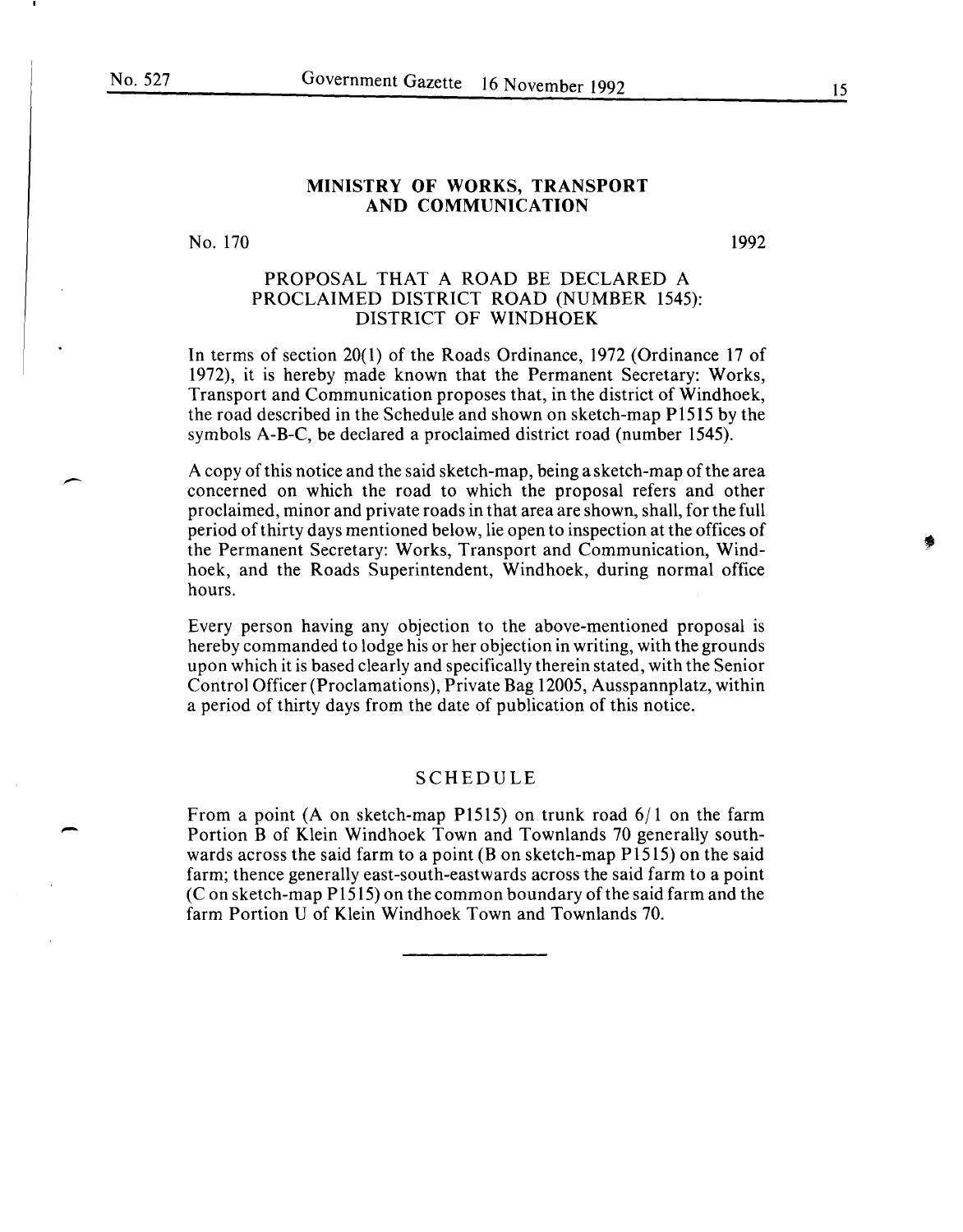$\hat{\mathcal{L}}$ 

# **General Notices**

No. 149

# 1992

# GRANTING OF APPLICATIONS FOR THE ISSUE OF BROADCASTING LICENCES

In accordance with Subsection 17, paragraph (5) of the Namibian Communications Commission Act, Act No.4 of 1992, on page 12, *Government Gazette* of the 3rd April 1992, Number 384, "as soon as the Commission grants an application for the issue of a broadcasting licence, it shall cause notice thereof to be given in the *Gazette* and to the applicant".

On the 5th October 1992, the Namibian Communications Commission granted applications for the issue of broadcasting licences to the following applicants:

M-Net Namibia: Windhoek M-Net Namibia: Grootfontein M-Net Namibia: Luderitzbucht M-Net Namibia: Tsumeb M-Net Namibia: Ruacana.

On the 16th October 1992, the Namibian Communications Commission granted applications for the issue of broadcasting licences to the following applicants:

M-Net Namibia: Ariamsvlei M-Net Namibia: Gobabis M-Net Namibia: Keetmanshoop M-Net Namibia: Mariental M-Net Namibia: Okahandja M-Net Namibia: Otjiwarongo M-Net Namibia: Outjo M-Net Namibia: Rehoboth.

Contact person: Magdalena Marenga, Acting Secretary of the Namibian Communications Commission, Tel. 230752.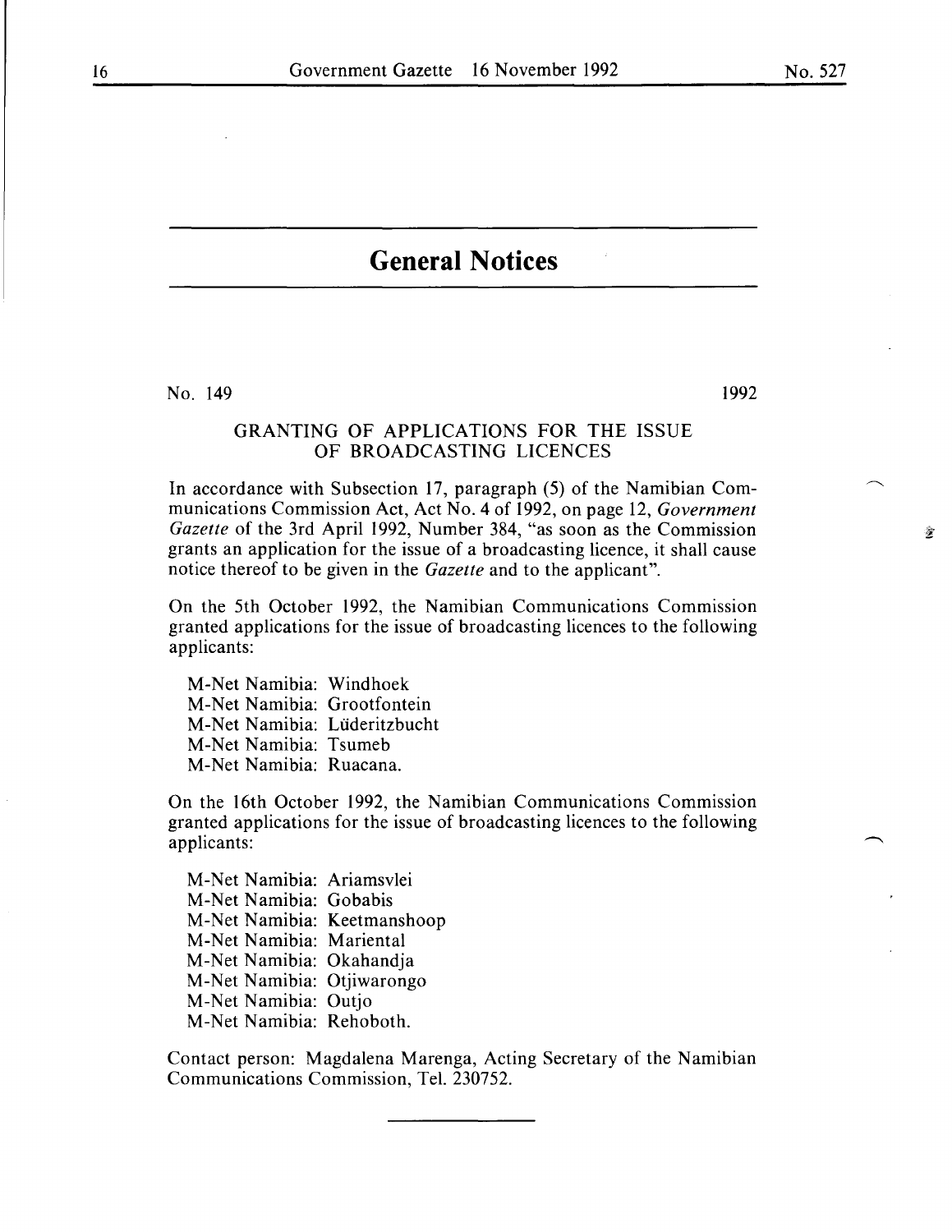# **MUNICIPALITY OF GROOTFONTEIN**

No. 150 1992

#### AMENDMENT OF HEALTH REGULATIONS

The council of the Municipality of Grootfontein has under section 242 of the Municipal Ordinance, 1963 (Ordinance 13 of 1963), further amended the Health Regulations promulgated under Government Notice 98 of 1956 by the substitution in paragraph D.(l) of the Tariff of Charges for the phrase "For removal of refuse referred to in Regulation 3 of Chapter VI, twice a week, per month or part of a month" of the phrase "For removal of refuse referred to in Regulation 3 of Chapter VI, twice a week, per removal, per month or part of a month".

The said amendment has been approved by the President under section 243 of the said Municipal Ordinance, 1963.

# **MUNICIPALITY OF MARIENTAL**

#### No. 151

# AMENDMENT OF TARIFF OF FEES AND CHARGES RELATING TO THE SUPPLY OF ELECTRICITY

The council of the Municipality of Mariental has under section 242 of the Municipal Ordinance, 1963 (Ordinance 13 of 1963) further amended the Tariff of Fees and Charges relating to the Supply of Electricity promulgated under Government Notice 19 of 1962 as set out in the Schedule.

The amendments have been approved by the President under section 243 of the Municipal Ordinance, 1963.

#### SCHEDULE

- 1. Paragraph 3 is hereby amended by the substitution for subparagraph (a) of the following subparagraph:
	- " $(a)(i)$  Miniature circuitbreakers shall be made available by the Municipality at the point of supply.
		- (ii) The range of ratings normally available shall be between 15 ampère and 60 ampère for single phase supplies and between 15 ampere and 100 ampere for three phase supplies, or higher if agreed to by the Municipality.".
- 2. Paragraph 5 is hereby amended by the substitution for subparagraphs (a) and (b) of the following subparagraphs:

1992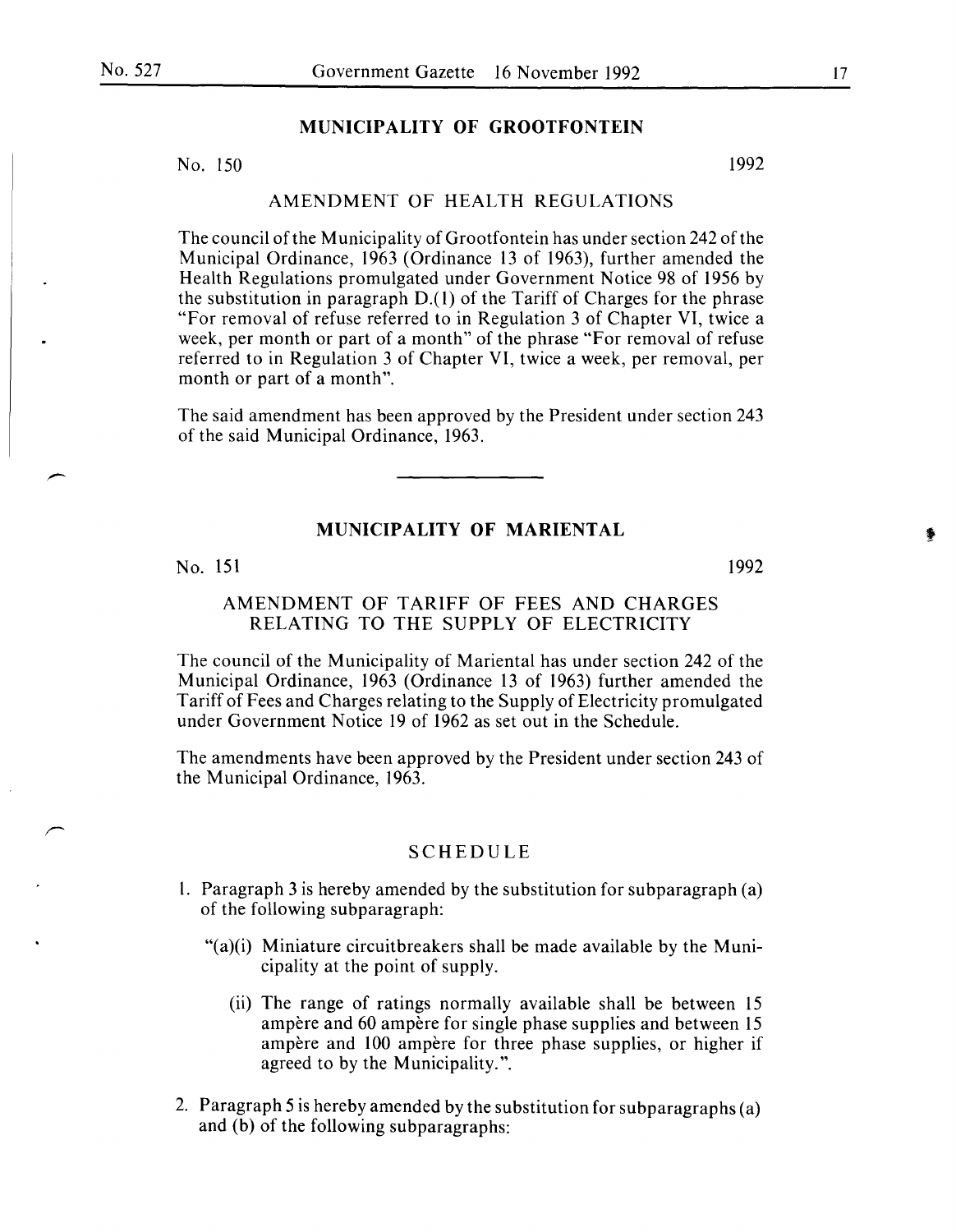- "(a) For the supply of electricity at  $220V$  single phase and  $380/220V$ three phase to consumers other than those in respect of whom paragraph (b) applies:
	- (i) Basic charge:

A minimum amount of R 11,00 per circuit breaker per phase plus R0,55 for every additional ampere per month.

(ii) Unit charge:

The monthly unit charge is R0,16 per kWh.

- (b) For the supply of electricity at 380/220V three phase to industrial premises, to premises on which agricultural activities are carried on or to any agricultural co-perative society:
	- (i) Basic charge:
		- (aa) Where the circuit breaker rating does not exceed 50 empere per phase, per month ............... R 75,00
		- (bb) Where the circuit breaker rating exceeds 50 empere per phase, per month.......................... Rl50,00.
	- (ii) Unit charge:

The monthly unit charge is R0,10 per kWh.".

# **MUNICIPALITY OF SWAKOPMUND**

No. 152

1992

-

 $\mathcal{L}$ 

## PERMANENT CLOSING OF PORTION OF KRAAL STREET

Notice is hereby given in terms of Section 183(1)(b)(ii) of the Municipal Ordinance, 1963 (Ordinance No. 13 of 1963) as amended, that the Municipality of Swakopmund proposes to close permanently a portion of Kraal Street as indicated on plan 1062 92 1 which lies for inspection during office hours at the office of the Town Clerk, Municipal Offices, Post Street, Swakopmund.

Objections to the proposed closing are to be served on the Director, Local Government and Housing, Private Bag 13289, and the Town Clerk, P.O. Box 53, Swakopmund, within 30 days after the appearance of this notice in accordance with Article 183(3) of the above Ordinance.

A.G. AURET TOWN CLERK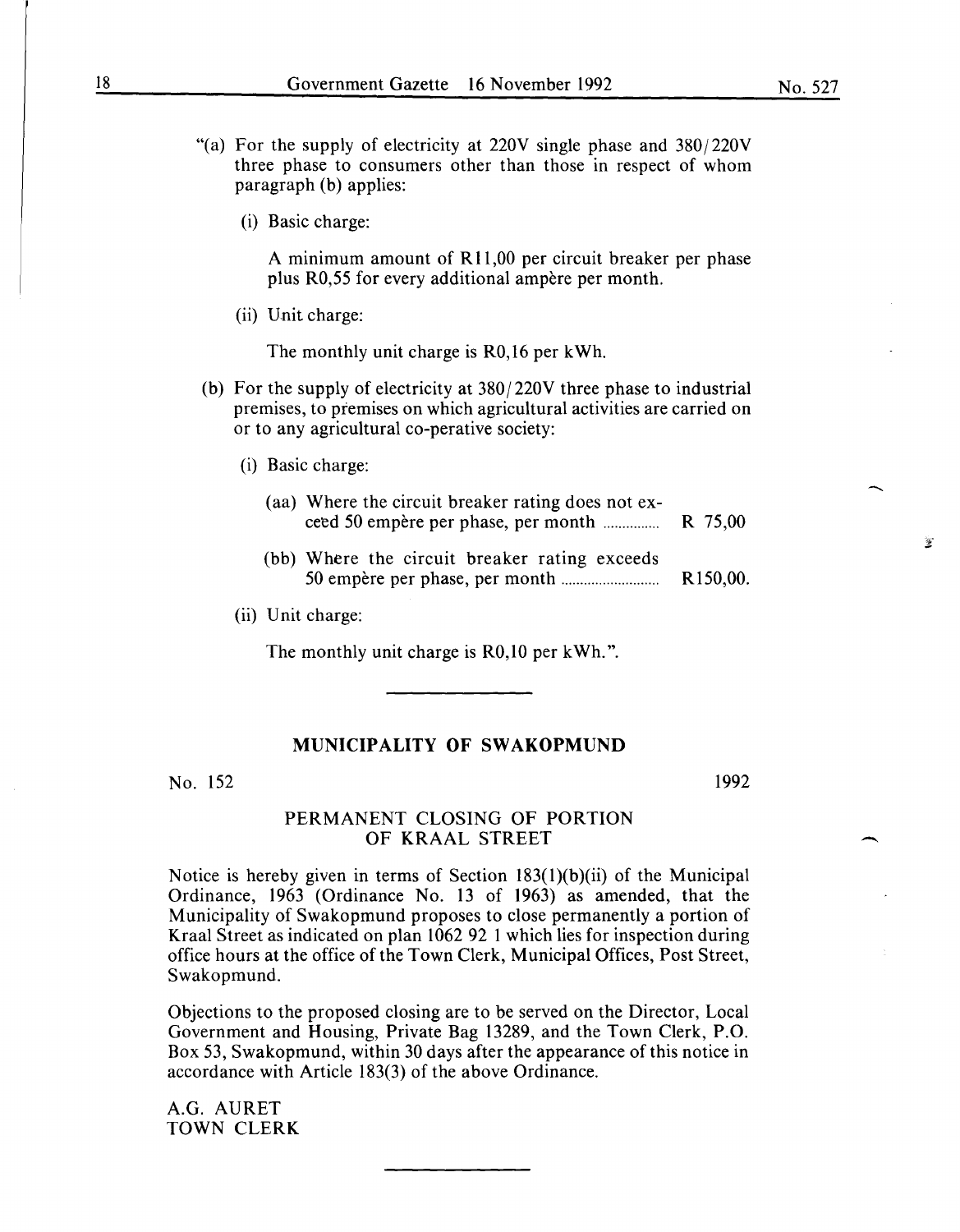-

-

#### **MUNICIPALITY OF WINDHOEK**

No. 153 1992

#### AMENDMENT OF BUILDING REGULATIONS

The council of the Municipality of Windhoek has under section 242 of the Municipal Ordinance, 1963 (Ordinance 13 of 1963), further amended the Building Regulations promulgated under Government Notice 57 of 1969 as set out in the Schedule.

The said amendments have been approved by the President under section 243 of the said Municipal Ordinance, 1963.

#### SCHEDULE

Regulation 7 is hereby amended-

- (a) by the substitution in paragraph (a) for subparagraph (i) of the following subparagraph:
	- "(i) Minimum fee:

Save as is otherwise provided for in paragraph (a) of this regulation, the minimum amount payable for the consideration of any building plan or amended building plan shall be R35,00. "; and

- (b) by the addition of the following subparagraphs to paragraph  $(a)$ :
	- "(xv) (aa) Erecting of initial dwelling with a coverage not exceeding 40m2:

A fee of R 10,00 shall be payable for the consideration of any building plan or amended building plan in respect of the abovementioned dwelling.

(bb) For the purpose of this subparagraph-

"initial dwelling" includes a dwelling on a site and service erf and a dwelling to be erected under a self-help scheme;

"self-help scheme" means a scheme provided for people who, due to their low income, do not qualify for an ordinary loan from a building society or bank and whereby the owner or lawful occupier of an erf supplies the labour and the building material or the institution controlling or financing the scheme, supplies the building material; and

"site and service erf" means an erf originally sold with water and sewerage facilities having been made available.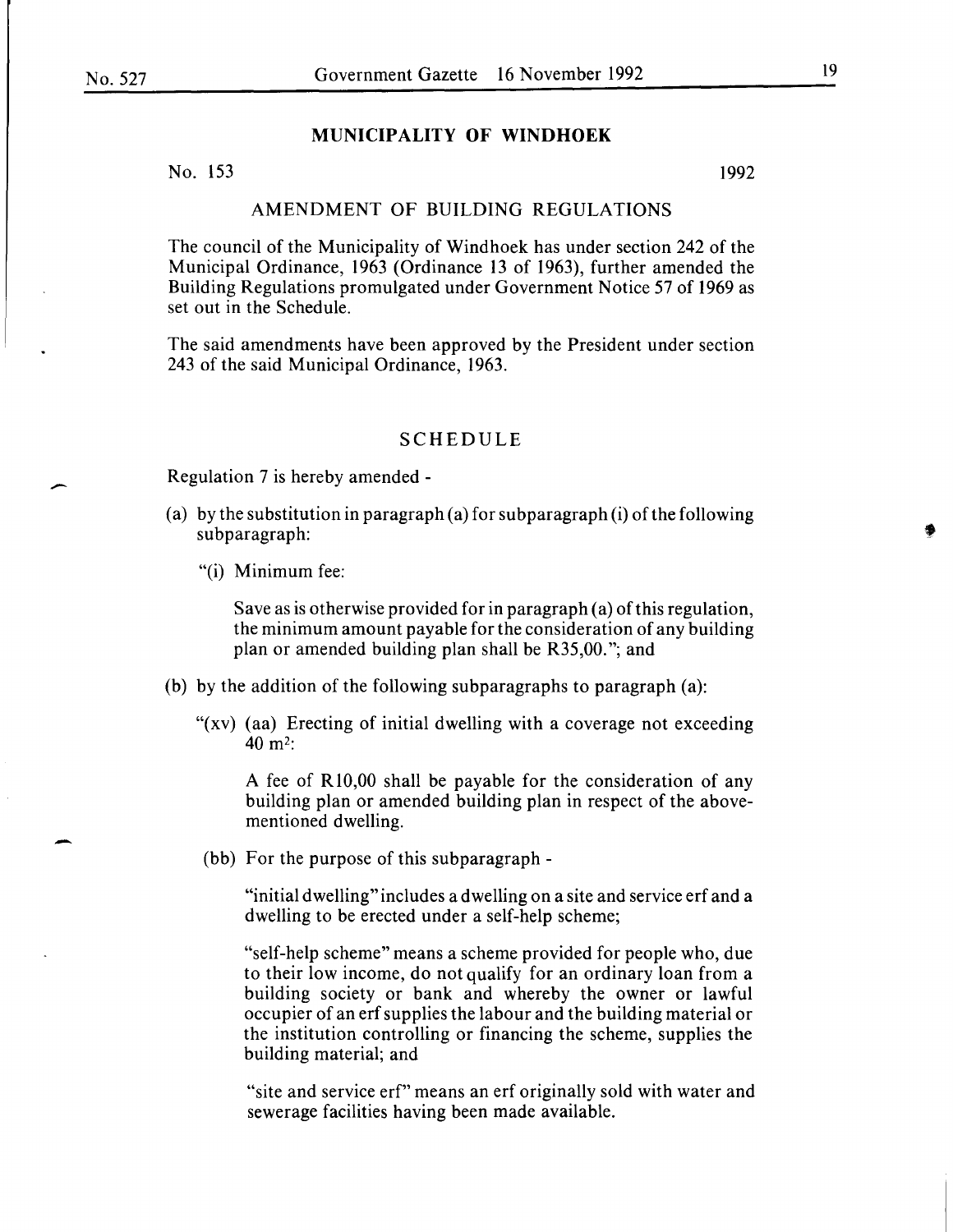(xvi) Erecting of more than 30 dwellings:

If each dwelling has a coverage not exceeding  $60 \text{ m}^2$  and a property developer undertakes to call for a minimum of ten inspections at any one time in a specific township extension, the minimum fee referred to in subparagraph (i) shall be payable for the consideration of the building plan or amended building plan in respect of each dwelling.

(xvii) Application of subparagraphs (xv) and (xvi):

Subparagraphs (xv) and (xvi) shall only apply to an erf which is zoned as "residential" in terms of the Town Planning Ordinance, 1954 (Ordinance 18 of 1954), and has a density of one dwelling per 250 m2 erf area on which no building value restrictions are placed.".

# **MUNICIPALITY OF WINDHOEK**

No. 154

#### 1992

參

#### AMENDMENT OF ELECTRICITY SUPPLY REGULATIONS

In terms of section 243(2) *bis* of the Municipal Ordinance, 1963 (Ordinance 13 of 1963) notice is hereby given that the Municipality of Windhoek has under section 242 of the said Municipal Ordinance amended the Electricity Supply Regulations promulgated under Government Notice 51 of 1958 as set out in the Schedule.

#### SCHEDULE

Appendix F is hereby amended by the substitution:

(a) in item  $3(c)$ (ii) for the amount "R8,00" of the amount "R50,00";

(b) in item  $5(f)(i)(aa)$  for the amount "R5,00" of the amount "R25,00";

- (c) in item  $5(f)(i)(cc)$  for the amount "R5,00" of the amount "R25,00";
- (d) in item  $5(f)(i)(dd)$  for the amount "R5,00" of the amount "R25,00";
- (e) in item  $5(f)(i)(ee)$  1 for the amount "R15,00" of the amount "R40,00";

(f) in item  $5(f)(i)(ee)$  2 for the amount "R20,00" of the amount "R120,00";

(g) in item  $5(f)(i)(ff)$  for the amount "R15,00" of the amount "R40,00";

(h) in item 5(f)(ii) for the amount "R5,00" of the amount "R25,00";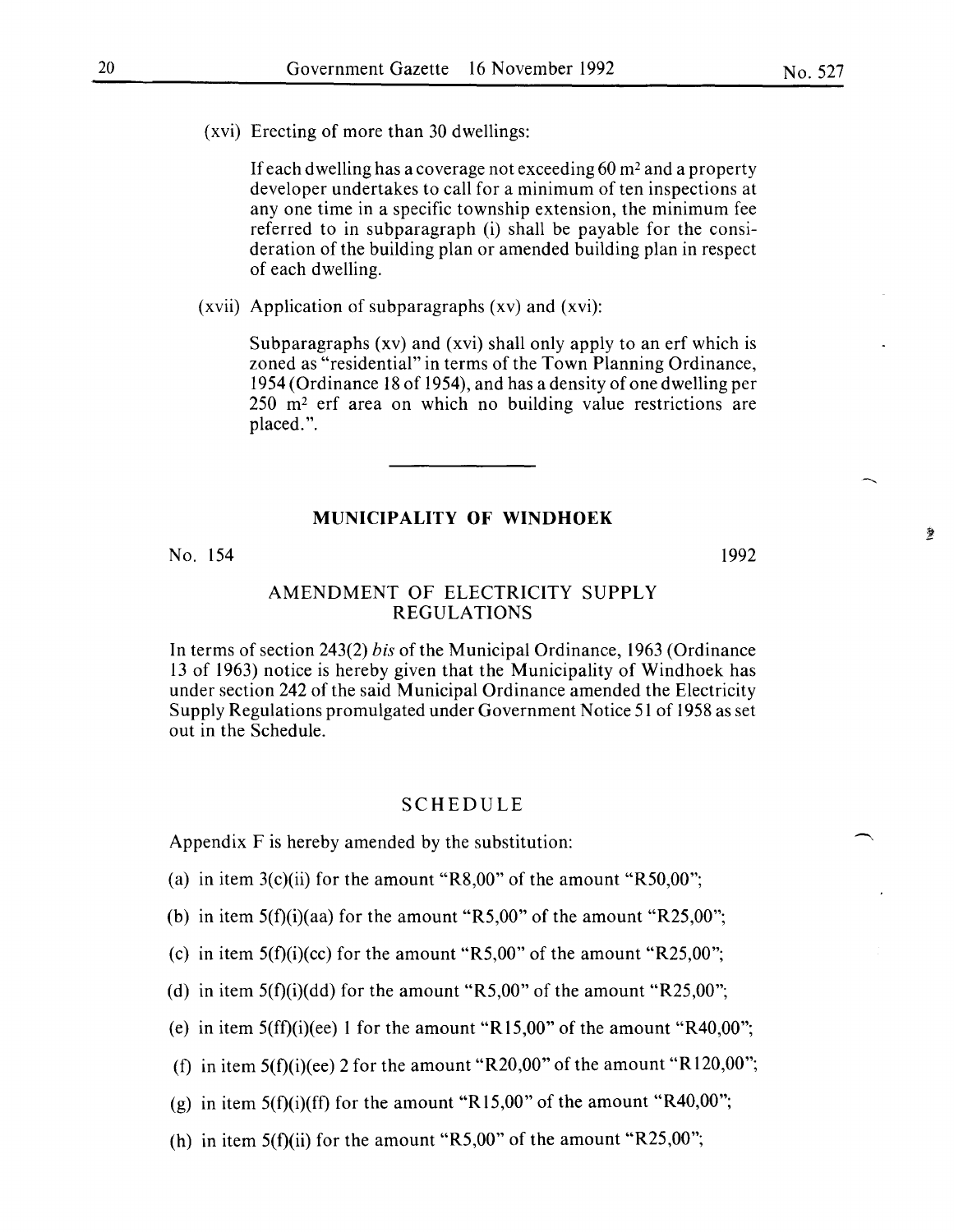(i) in item  $5(f)(iii)(a)$  for the amount "R5,00" of the amount "R100,00";

(i) in item  $5(f)(iii)(b)$  for the amount "R5,00" of the amount "R100,00";

(k) in item  $5(f)(iv)(a)$  for the amount "R2,00" of the amount "R25,00";

- (1) in item  $5(f)(iv)(b)$  for the amount "R2,00" of the amount "R50,00"; and
- (m) in item  $5(f)(v)$  for the amounts "R57,00", "R76,00" and "R114,00" of the amounts "R500,00", "R650,00" and "R800,00", respectively.

#### **MUNICIPALITY OF WINDHOEK**

No. 155 1992

#### AMENDMENT OF HEALTH REGULATIONS

In terms of section 243(2) *bis* of the Municipal Ordinance, 1963 (Ordinance 13 of 1963) notice is hereby given that the Municipality of Windhoek has under section 242 of the said Ordinance amended the Health Regulations promulgated under Government Notice 285 of 1952 as set out in the Schedule.

#### SCHEDULE

I. Schedule A is hereby amended:

- (a) by the substitution in paragraph 1(a) for the amounts "R16,94", "R26,30", "R35,40", "R43,74" and "R52,84" of the amounts "R18,63", "R28,63", "R28,94", "R38,94", "R48,11" and "R58,12", respectively;
- (b) by the substitution in paragraph 1(b) for the amounts "R49,39", "R79,53", "Rl05,56", "Rl31,08" and "R157,37" of the amounts "R54,33", "R87,48", "R115,56", "R144,19" and "R173,37", respectively;
- (c) by the substitution in paragraph  $1(c)$  for the amount "R4,49" of the amount "R5, 16";
- (d) by the substitution in paragraph  $1(d)$  for the amount "R17,71" of the amount "R20,36"; and
- (e) by the substitution in paragraph 1(e) for the amount "R72,98" of the amount "R83,93".